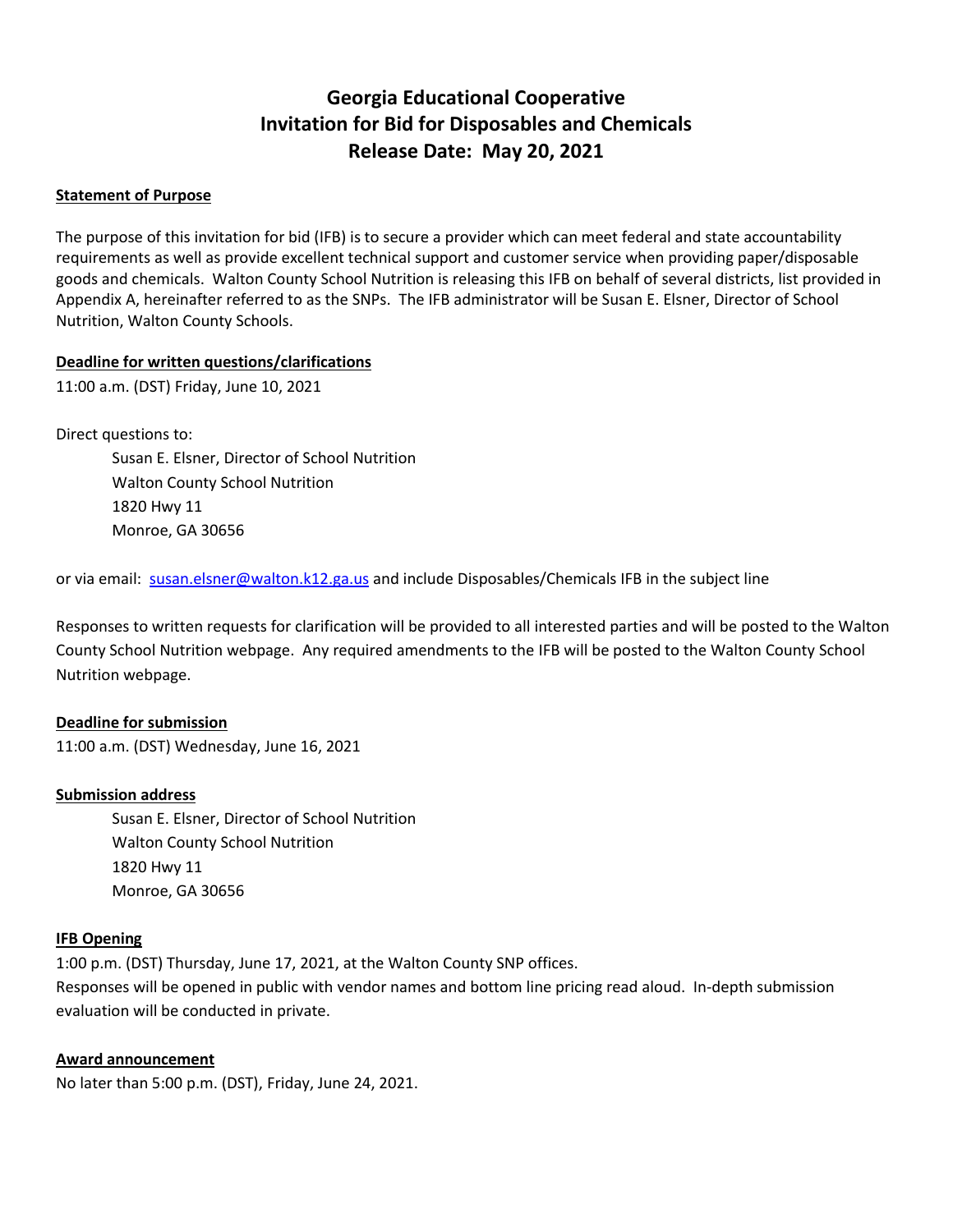### **TABLE OF CONTENTS**

| Appendix D - 1: Technical Proposal: Regulatory/Supporting Documents. Page 23 |  |
|------------------------------------------------------------------------------|--|
| Appendix D - 2: Technical Proposal: Yes/No/Short Answer Questions Page 24    |  |
|                                                                              |  |
|                                                                              |  |
|                                                                              |  |
|                                                                              |  |

## **REQUIRED SUBMITTALS**

## **All documents are required to be submitted by 11:00 a.m., Wednesday, June 16, 2021.**

|            | <b>Proposal Certification</b>       | Appendix B     |
|------------|-------------------------------------|----------------|
|            | Cost Proposal Form                  | Appendix C     |
|            | Cost Proposal Form, electronic file | Appendix C-1   |
| Technical: | Regulatory/supporting documents     | Appendix D - 1 |
| Technical: | Yes/No/Short Answer questions       | Appendix D - 2 |
| Technical: | <b>Customer References</b>          | Appendix D - 3 |
|            | Immigration and Security Form       | Appendix E - 1 |
|            | <b>Contractor Affidavit</b>         | Appendix E - 2 |
|            | Disclosure of Lobbying Activities   | Appendix F     |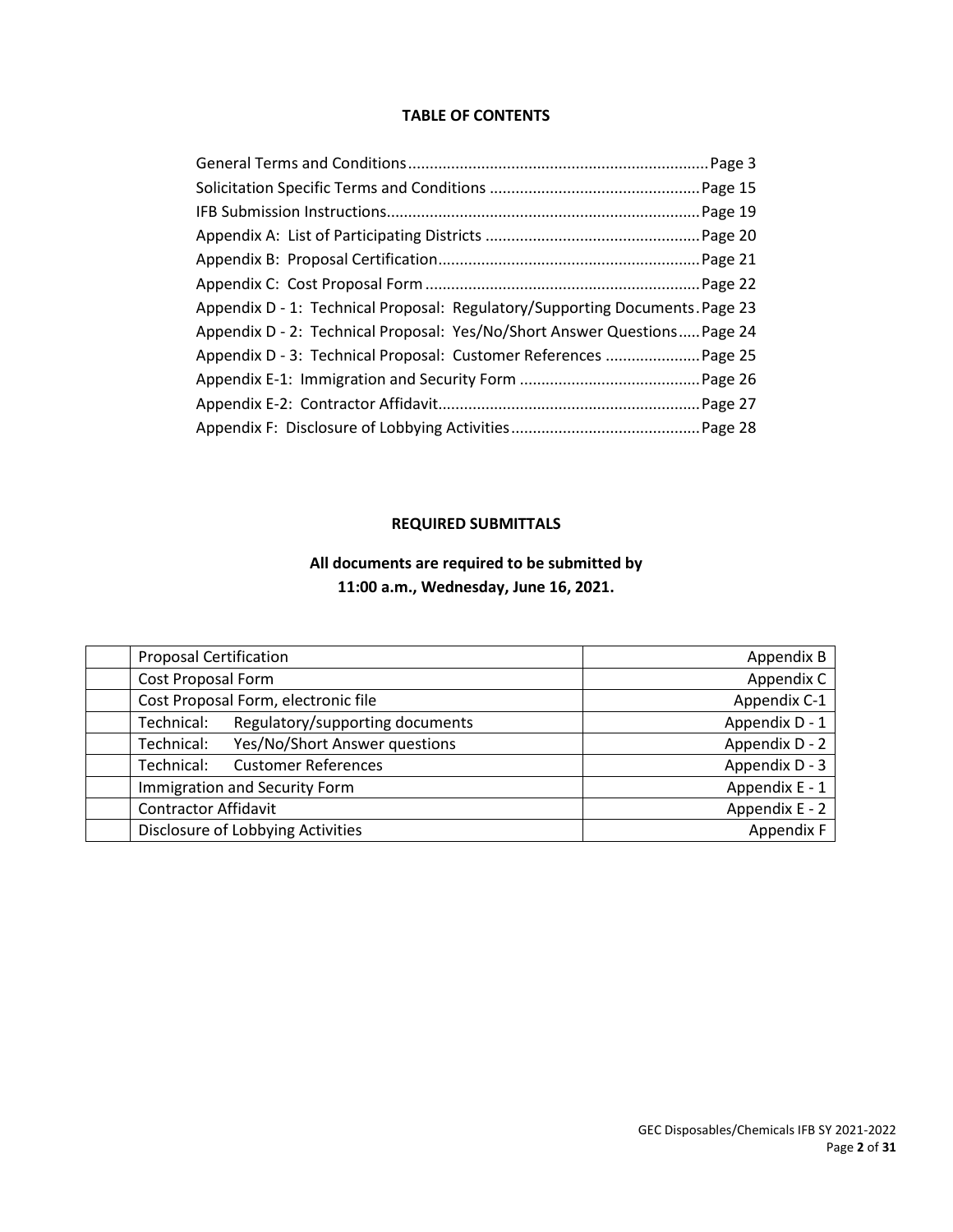## **GENERAL TERMS AND CONDITIONS**

It shall be incumbent upon each bidder to understand the provisions of this proposal and obtain clarifications within the time allowed during the proposal period. Failure to obtain a clarification will be no excuse or justification for noncompliance with the provisions set forth herein.

## **BIDDER QUALIFICATIONS**

The SNPs solicit the lowest responsive, responsible bidder which meets all terms, conditions, and specifications of this IFB. The SNPs will take into consideration the quality of the food safety sanitation packages proposed, customer service references, future maintenance costs, as well as conformity to the specifications prescribed herein. The IFB will only be awarded to one bidder and will result in a firm, fixed price for the entire contract period.

The SNPs reserve the right to accept or reject all or any part of any IFB submitted and further reserve the right to reject all IFBs submitted and to re-issue the solicitation. In this connection, the SNPs shall make such determinations and/or selections which, in their sole judgments, are deemed to be in the best interest of the SNPs. This may or may not be the lowest priced proposal.

The award of this IFB is contingent upon funds being budgeted for each of the SNPs involved. If one SNP does not have available funds budgeted, that SNP will be allowed to withdraw from the solicitation without affecting pricing proposed for the remaining SNPs.

## **BUY AMERICAN**

As this bid does not involve food products, the Buy American Act is not included.

## **CIVIL RIGHTS STATEMENT**

All SNPs participating in this IFB agree that their school district will comply with:

- 1. Title VI of the Civil Rights Act of 1964 (4 U.S.C. 2000d et seq.);
- 2. Title IX of the Education Amendments of 1972 (20 U.S.C. 1681 et seq.);
- 3. Section 504 of the Rehabilitation Act of 1973 (29 U.S.C. 794);
- 4. Age Discrimination Act of 1975 (42 U.S.C. 6101 et seq.);
- 5. Title II and Title III of the Americans with Disabilities Act (ADA) of 1990 as amended by the ADA Amendment Act of 2008 (42 U.S.C. 12131-12189);
- 6. Executive Order 13166, "Improving Access to Services for Persons with Limited English Proficiency." (August 1, 2000);
- 7. All provisions required by the implementing regulations of the Department of Agriculture (USDA) (7 CFR Park 15 et seq.);
- 8. Department of Justice Enforcement Guidelines (28 CFR Parts 35, 42, and 50.3);
- 9. Food and Nutrition Service (FNS) directives and guidelines to the effect that no person shall, on the grounds of race, color, national origin, sex, age, or disability, be excluded from participation in, be denied the benefits of, or otherwise be subject to discrimination under any program or activity for which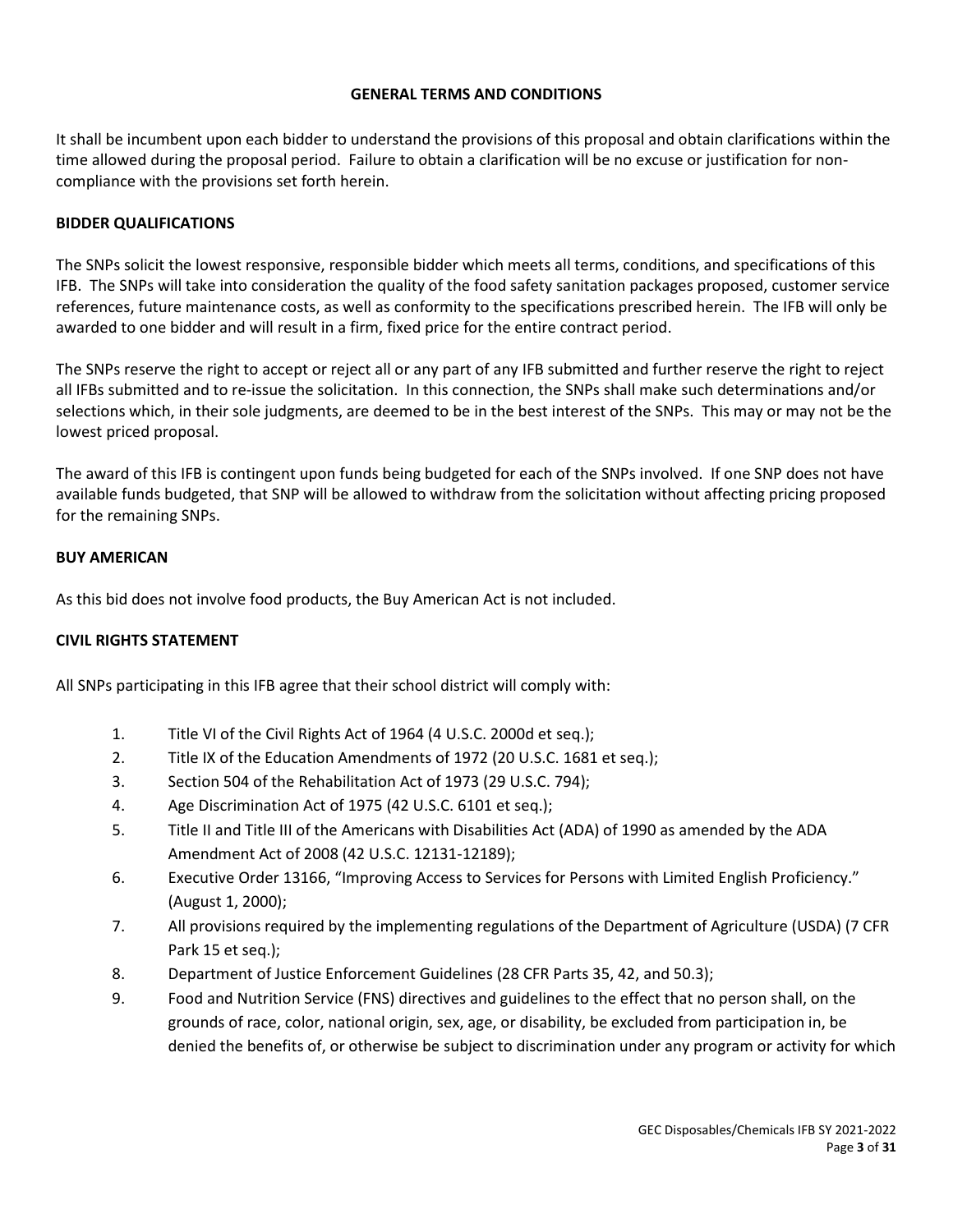the Program applicant receives Federal financial assistance from USDA; and hereby gives assurance that it will immediately take measures necessary to effectuate this agreement.

10. The USDA non-discrimination statement that in accordance with Federal civil rights law and U. S. Department of Agriculture (USDA) civil rights regulations and policies, the USDA, its Agencies, offices, and employees, and institutions participating in or administering USDA programs are prohibited from discriminating based on race, color, national origin, religion, sex, gender identify (including gender expression), sexual orientation, disability, age, marital status, family/parental status, income derived from a public assistance program, political beliefs, or reprisal or retaliation for prior civil rights activity, in any program or activity conducted or funded by USDA (not all bases apply to all programs).

This assurance is given in consideration of and for the purpose of obtaining any and all Federal financial assistance, grants, and loans of Federal funds, reimbursable expenditures, grant, or donation of Federal property and interest in property, the detail of Federal personnel, the sale and lease of, and the permission to use Federal property or interest in such property or the furnishing of services without consideration or at a nominal consideration, or at a consideration that is reduced for the purpose of assisting the recipient, or in recognition of the public interest to be served by such sale, lease, or furnishing of services to the recipient, or any improvements made with Federal financial assistance extended to the Program applicant by USDA. This includes any Federal agreement, arrangement, or other contracted that has as one of its purposes the provision of cash assistance for the purchase of food, and cash assistance for the purchase or rental of food service equipment or any other financial assistance extended in reliance on the representations and agreements made this assurance.

## **CLEAN WATER AND AIR ACT**

By signing the proposal certification, vendor agrees to comply with all applicable standards, orders, or requirements issued under section 306 of the Clean Air Act (42 USC 1857 (h) Clean Air and Water Certification). Vendor certifies that none of the facilities used to produce goods provided under the contract are on the Environmental Protection Agency (EPA) list of violating facilities. Vendor will immediately notify IFB administrator of the receipt of any communication indicating that any of the vendor's facilities are under consideration to be listed on the EPA list of violating facilities.

Clean Air Act (42 U.S.C 7401-7671q.) and the Federal Water Pollution Control Act (33 U.S.C. 1251-1387), as amended require that contracts and subgrants of amounts in excess of \$150,000 must contain a provision that requires the non-Federal award to agree to comply with all applicable standards, orders, or regulations issued pursuant to the Clean Air Act (42 U.S.C. 7401-7671q) and the Federal Water Pollution Control Act as amended (33 U.S. 1251-1387). Violations must be reported to the Federal awarding agency and the Regional Office of the Environmental Protection agency (EPA).

## **CODE OF CONDUCT**

No person engaged in this procurement process including the award, administration of contract, or receipt of products shall participate if a conflict of interest, real or apparent, would be involved. Conflicts of interest arise when one of the following has a financial or other interest in the firm selected for the award:

- The employee, office, or agent;
- Any member of his/her immediate family;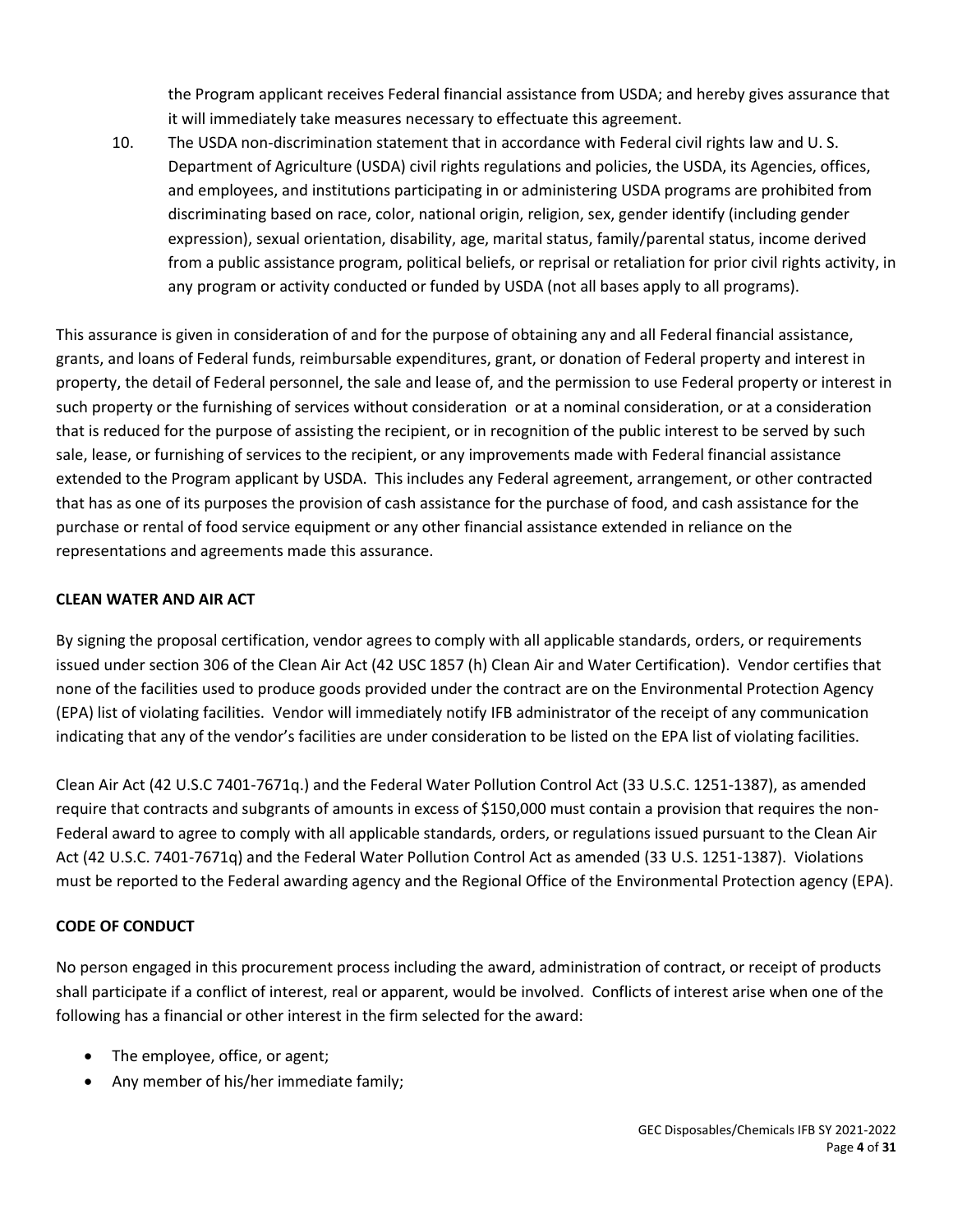- His or her partner;
- Any organization which employs or is about to employ one of the above.

Employees, officers, or agents shall neither solicit nor accept gratuities, favors, or anything of significant monetary value from vendors or parties to sub-agreements. The purchase of food or service from a vendor for individual use is prohibited. The removal of food, supplies, equipment, or school property (including paperwork) is prohibited. The outside sale of items such as used oil, empty cans, cardboard, or pallets will be sold by contract between the School Nutrition Program and an outside agency. Individual sales by any school employee to an outside agency or other school employee is prohibited. Failure of any employee, officer, or agent to abide by the above code could result in a fine, suspension, both, or dismissal. Interpretation of the code will be given at any time by contacting the Director of School Nutrition. The School Nutrition Program will not be held responsible by any decisions made by persons requesting explanation or interpretation by anyone other than the Director of School Nutrition.

## **COMPETITION**

This solicitation is intended to promote competition. If the language, specifications, terms, and conditions, or any combination thereof restricts or limits this solicitation to a single source, it is the responsibility of the interested party to notify Susan E. Elsner, Director of School Nutrition, IFB administrator, in writing so as to be received no fewer than five business days prior to the opening date. This solicitation may or may not be changed, but a review of such notification will be made prior to award.

#### **CONTRACT MANAGEMENT**

Systems participating in this IFB will maintain a local procurement plan which includes contract management procedures. These procedures will include methods by which local contract disputes (pricing issues, delivery and service issues, etc.) will be addressed and documented. Each member district will keep the IFB administrator apprised of serious bid issues in case there are systemic issues with the vendor which should be addressed by the IFB administrator.

#### **CONTRACT PERIOD**

The successful vendor will be required to sign a binding contract for services separately with each of the SNPs. The initial contract period will be for one year beginning on July 1, 2021, and continuing with uninterrupted service through June 30, 2022.

#### **CONTRACT PRICING**

Each SNP's contract fee shall be listed separately on the Cost Proposal form included.

Bid prices must include all packaging and transport costs. Federal and state taxes must not be included.

#### **CONTRACT RENEWAL PROVISION**

This IFB includes a provision for contract renewal for up to four years following the initial bid year. Contract renewals may occur based on mutual agreement between SNPs, either individually or as a group, and vendor.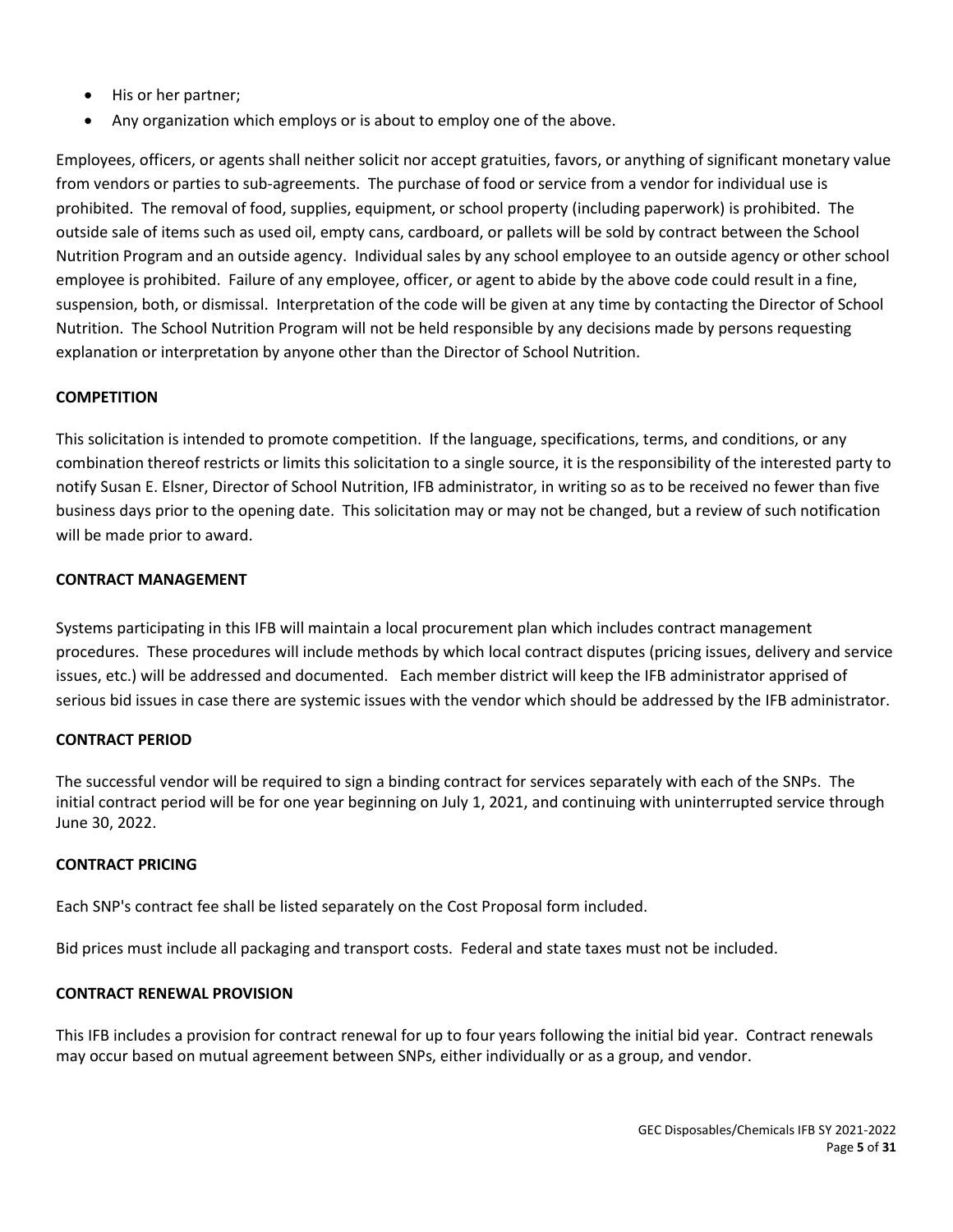## **DEBARMENT AND SUSPENSION**

Institutions shall solicit offers from, award contracts to, and consent to subcontracts with responsible vendors and/or principals only. The serious nature of debarment and suspension requires that sanctions be imposed only in the public interest for the Government's protection and not for purposes of punishment. Institutions shall impose debarment of suspension to protect the Government's interest and only for causes and in accordance with the procedures set forth in 2 CFR 200.213.

The vendor certifies that the vendor and/or any of its sub vendors or principals have not been debarred, suspended, or declared ineligible by any agency of the State of Georgia or any agency of the Federal government or as defined in 2 CFR 200.213 which states "Non-federal entities are subject to the non-procurement debarment and suspension regulations implementing Executive Orders 12549 and 12689, 2 CFR part 180. These regulations restrict awards, subawards, and contracts with certain parties that are debarred, suspended, or otherwise excluded from or ineligible for participation in Federal assistance programs or activities." The vendor will immediately notify the School Food Authority if vendor is debarred or placed on the Consolidated List of Debarred, Suspended, and Ineligible Vendors by a federal entity.

By signing this agreement, the vendor is testifying that they are not debarred, suspended, or has any ineligible or voluntary exclusions with the U. S. Department of Agriculture or any other Federal or State Agency. All responses will be verified. Debarment and Suspension (Executive Orders 12549 and 12689) – A contract award (see 2 CFR 180.220) must not be made to parties listed on the government-wide exclusions in the System for Award Management (SAM), in accordance with the OMB guidelines at 2 CFR 180 that implement Executive Orders 12549 (3 CFR part 1986 Comp., p. 189) and 12689 (3 CFR part 1989 Comp., p. 235), "Debarment and Suspension." SAM Exclusions contains the names of parties debarred, suspended, or otherwise excluded by agencies, as well as parties declared ineligible under statutory or regulator authority other than Executive Order 12549.

## **DISCUSSIONS/NEGOTIATIONS**

By participating in this solicitation, bidder agrees that during the period following issuance of this solicitation and prior to notification of intent and/or award of contract, bidder will not discuss this procurement with any party except the IFB administrator or his/her designee.

## **DRUG FREE WORKPLACE ACT**

The vendor must comply with all terms and conditions of the Drug Free Workplace Act (O.C.G.A. 50-24-3). Additionally, vendor must ensure that all representatives observe tobacco, alcohol, and drug free campus requirements. "Campus" encompasses all school property including parking lots and access roads.

#### **ENERGY POLICY AND CONSERVATION ACT**

Vendor must comply with mandatory standards and policies relating to energy efficiency which are contained in the state energy conservation plan issued in compliance with the Energy Policy and Conservation Act (PL 94-163, 89 Stat. 871).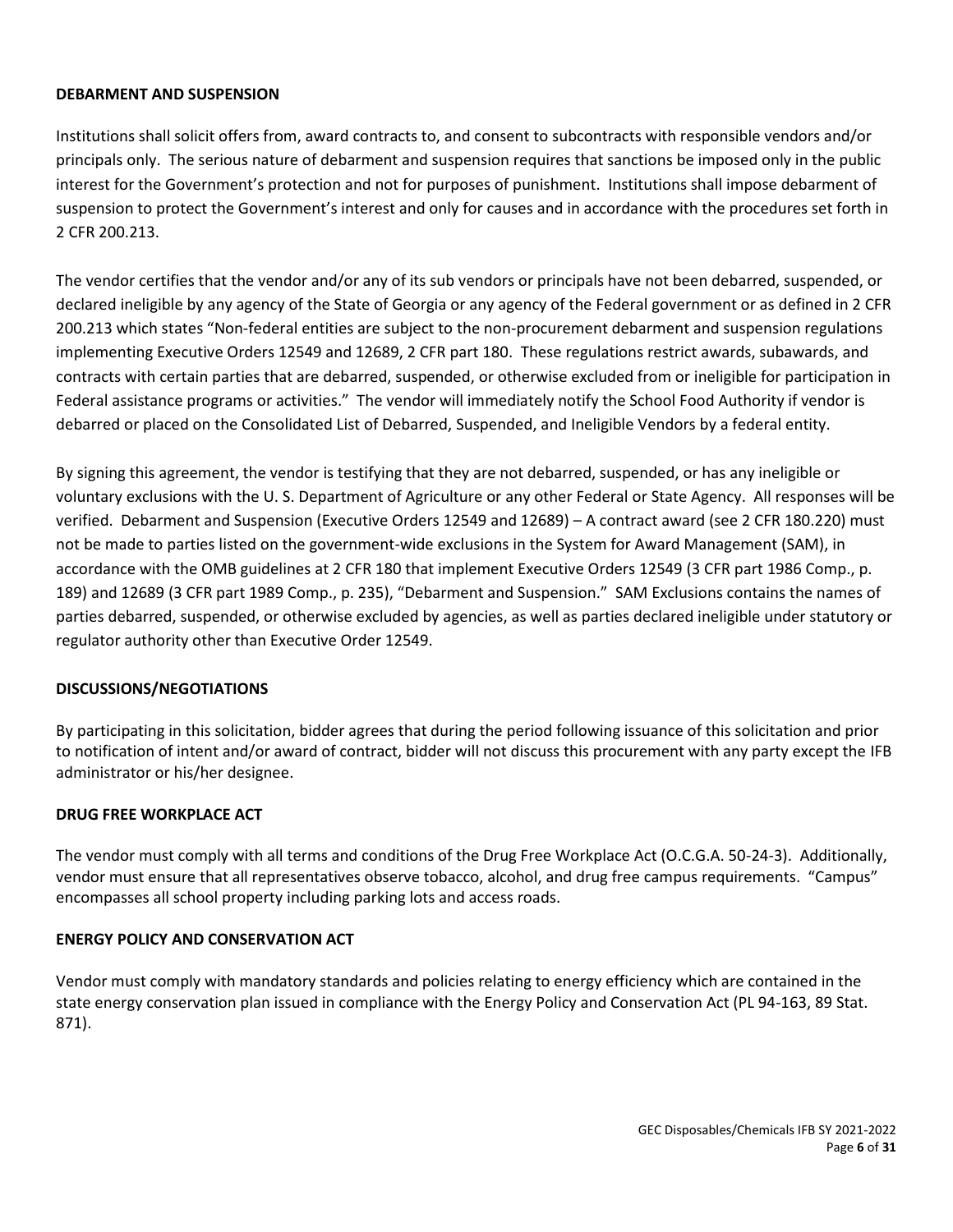## **EQUAL EMPLOYMENT OPPORTUNITY COMPLIANCE**

In accordance with Federal law and U. S. Department of Agriculture policy, this institution is prohibited from discriminating on the basis of race, color, national origin, sex, age, and disability. To file a complaint of discrimination, write USDA, Director, Office of Adjudication, 1400 Independence Avenue, SW, Washington, D. C. 20250-9410, or call (866) 632-9992 (voice). Individuals who are hearing impaired or who have speech disabilities may contact USDA through the Federal Relay Service at (800) 877-8339; or (800) 845-6136 (Spanish). USDA is an equal opportunity provider and employer.

## **ESCALATION/DE-ESCALATION**

Prices quotes must be for supplies and services and will be fixed for a period of not less than 60 days following proposal submission. Once the initial contract is signed, prices must remain fixed for the initial contract year beginning July 1, 2021, and continuing through June 30, 2022.

Pending satisfactory performance by the vendor and upon mutual written agreement between the SNPs and the vendor, a price increase or decrease will be considered prior to the onset of a contract extension by the IFB administrator. Any proposed price change must be presented to the IFB administrator at least 30 days prior to the end of the current contract year. Each SNPs proposed price must be identified separately. Price increase requests for monthly service charges and supplemental services must be accompanied by documentation which support the price increase and are open to negotiation between SNPs and/or the IFB Administrator and the awarded vendor.

If agreed upon, price changes would become effective on July 1 for the upcoming contract year. Price changes may not affect summer feeding site service costs of the contract year being completed even if a summer feeding site visit occurs after July 1.

## **FORCE MAJEURE**

-

If the IFB administrator, at his/her discretion, determines that a force majeure event is likely to delay a vendor's performance for more than 30 days, the IFB administrator reserves the right to cancel the agreement between the parties. In that event, neither party shall have any further liability to the other, subject only to the SNPs' obligations to pay the vendor for work already performed and completed. The vendor is still obligated to provide full warranty for work already completed.

The IFB administrator, at his/her discretion, may entertain alternatives to previously specified products which will meet the spirit of the contract and previously detailed specifications. Such alternatives may become permanent replacements for originally specified items or may serve only as substitutes until the originally specified item is reliably available.

## **GEORGIA LAW**

Upon award of a contract under this solicitation, the person, partnership, association, or corporation to whom the award is made must comply with the laws of the Georgia which require such person or entity to be authorized and/or licensed to do business in this state. Notwithstanding the fact that applicable statutes may exempt or exclude the successful bidder from requirements that it be authorized and/or licensed to do business in this state, by submission of this signed proposal the successful bidder agrees to subject him/herself to the jurisdiction and process of the courts of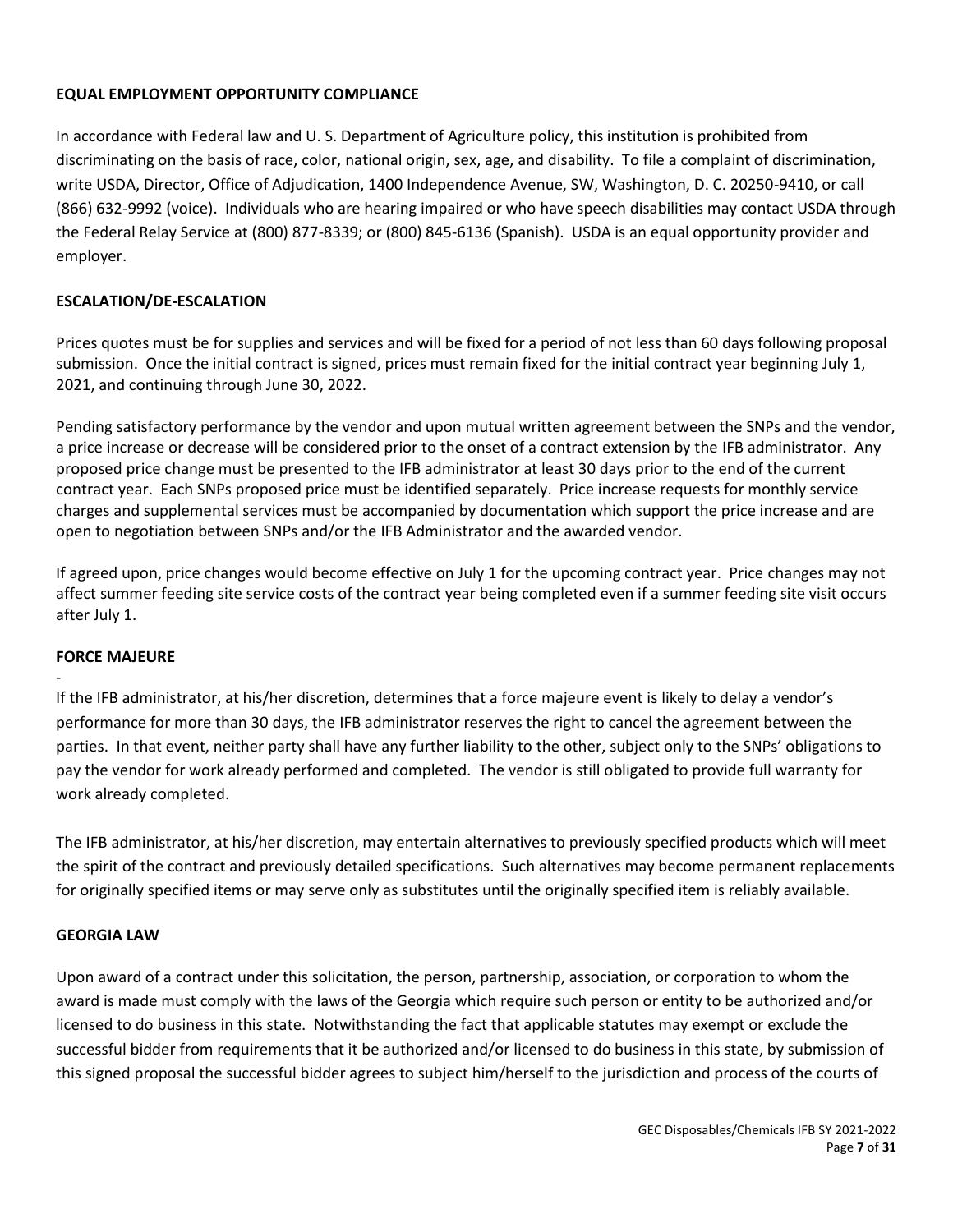Georgia as to all matters and disputes arising or to arise under the contract and the performance thereof, including any questions as to the liability for taxes, licenses, or fees levied by the state.

## **HOLD HARMLESS**

The vendor shall hold harmless and indemnify the SNPs, their officers, and employees for any and every claim, demand, suit, and award which may be made from any and all damages and claims which may be made by reason of:

- 1. Any injury or death to person or property damage or loss sustained by any person, firm, or corporation caused by any act, neglect, default, or omission of the vendor or any person, firm or corporation, directly or indirectly employed by it upon, or in connection with its performance under this contract;
- 2. Any liability that may arise from the furnishing or use of any copyrighted or not copyrighted formula, secret process, patented or not patented invention in the performances of the services called for under the contract;
- 3. The vendor, at its own expense and risk, shall bear all reasonable attorneys' fees, costs, and expenses which may be incurred in defending against any legal proceeding which may be brought against the SNPs, as well as their officers and employees, on any such demand, and satisfy any judgment that may be rendered against any one of them.

## **INSURANCE**

## 1. GENERAL REQUIREMENTS

The vendor shall not commence work under the Contract until he/she has obtained all insurance required, nor shall the vendor allow any subcontractor to commence work unless all insurance required of the subcontractor has been verified by the vendor.

Required insurance shall be purchased only from companies licensed and duly authorized by the Georgia Department of Insurance to do business in Georgia and to write the types of insurance policies as herein specified. The companies shall have a policyholder's rating of "A" and a financial rating of "AAAAA" as stated in the latest edition of Best's Insurance Guide.

Insurance shall afford member districts of the SNPs the same protection and in the same amounts as required for the vendor and shall protect the SNPs from all claims for bodily injury and property damage arising from ownership of the premises and general supervision or observation of the work, including claims by employees of the vendor, and subcontractors.

Vendor shall provide a Certificate of Insurance for each SNP showing complete coverage of all insurance required by this proposal signed by an authorized agent of the insurance company within 15 days of signing a contract to perform. The certificate of insurance will identify the name and address of the party insured, the description of the work covered by such insurance, the insurance policy number, the limits of liability of the policies and dates of their expirations, with further certification from the insurance companies that their policies will not be materially modified, amended, changed, canceled, or terminated without 30 business days' prior written notice to the SNPs.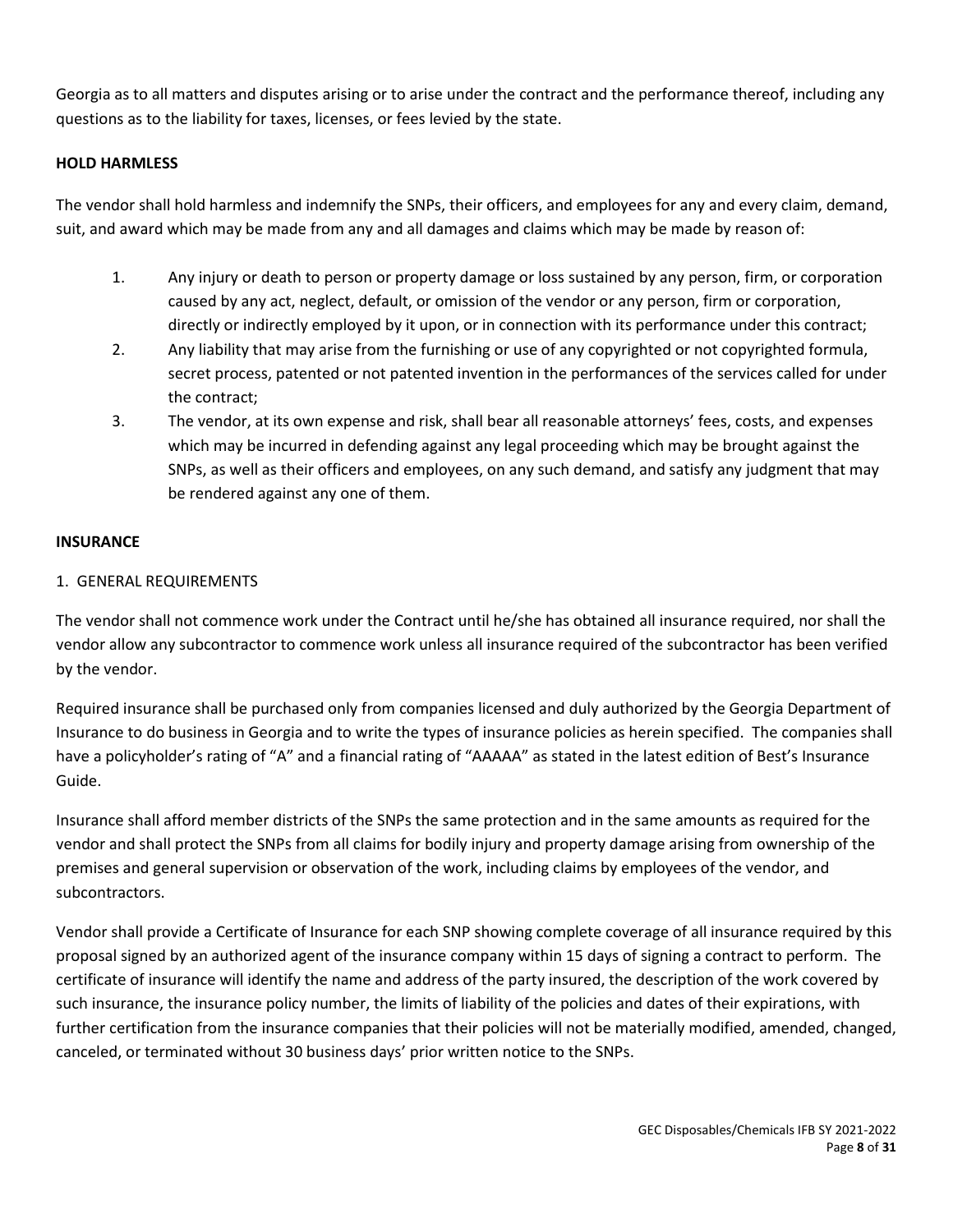## 2. REQUIRED INSURANCE

*a) Worker's Compensation:* Vendor shall obtain, at his/her expense, insurance protecting vendor from liabilities that may be imposed under the Worker's Compensation Act. In the event that any portion of the work is sublet, each vendor shall require the subcontractor similarly to provide such insurance for all their employees. The limit of liability afforded under the Employer's Liability Section of the Worker's Compensation and Employer's Liability Policy shall not be less than \$500,000 for any on accident or occupational disease. Certificates of Insurance Indicating State of Georgia approved self-insurance on aggregate excess for Worker's Compensation and Occupational Disease are acceptable subject to the approval of the SNPs.

*b) Comprehensive General Liability and Property Damage:* Vendor shall obtain, at his/her expense, Comprehensive General Liability and Property Damage Insurance which shall protect him/her from claims for damages for bodily injury, including accidental death, which may arise from activities under or incidental to the contract, both on or off the site, whether such activities be by the vendor, any subcontractor, or anyone directly or indirectly employed by any one of them, or as otherwise herein specified. Property Damage Insurance shall be in an amount not less than \$100,000 for damage to property in any one occurrence with an aggregate limit of not less than \$300,000. The comprehensive General Liability Insurance shall include coverage for Operations-Premises, Product Liability, Contractor's Protective Liability, Completed Operations and Contractual Liability. The policy shall be endorsed to provide Broad Form Property Damage Liability. Limits of coverage shall not be less than \$300,000 per occurrence for bodily injury and \$100,000 property damage per accident.

*c) Comprehensive Automobile Liability:* Each vendor shall obtain, at his/her expense, Comprehensive Automobile Liability Insurance covering all owned, hired, and non-owned vehicles, providing bodily injury and death coverage in limits of an amount not less than \$100,000 per person and \$100,000 per accident; and property damage coverage in limits of \$100,000 per occurrence and \$300,000 in aggregate. Vendor must be the named insured.

*d) Umbrella Policy Acceptability:* Certificates of Insurance and letters of indemnification of any form of Umbrella or Excess of Loss coverage for Employer's Liability, General Liability, or Auto Liability of not less than \$1,000,000 for any one occurrence and subject to the same aggregate limits as described above are acceptable in lieu of the individual policies specified previously in this section, subject to the approval of the SNPs as to the form and amount of self-insured retention. The SNPs reserve the right to require a copy of the entire policy in addition to the insurance certificate.

## **LOBBYING**

Per 2 CFR 200 Appendix II Section 1, a Lobbying Certification and Disclosure must be completed for all bids \$100,000 and over. Each tier certifies to the tier above that it will not and has not used Federal appropriated funds to pay any person or organization for influencing or attempting to influence an officer or employee of any agency, a member of Congress, officer or employee of Congress, or an employee of a member of Congress in connection with obtaining any Federal contract, grant, or any other award covered by 31 U.S.C. 1352. Each tier must also disclose any lobbying with non-Federal funds that takes place in connection with obtaining any Federal award. Such disclosures are forwarded from tier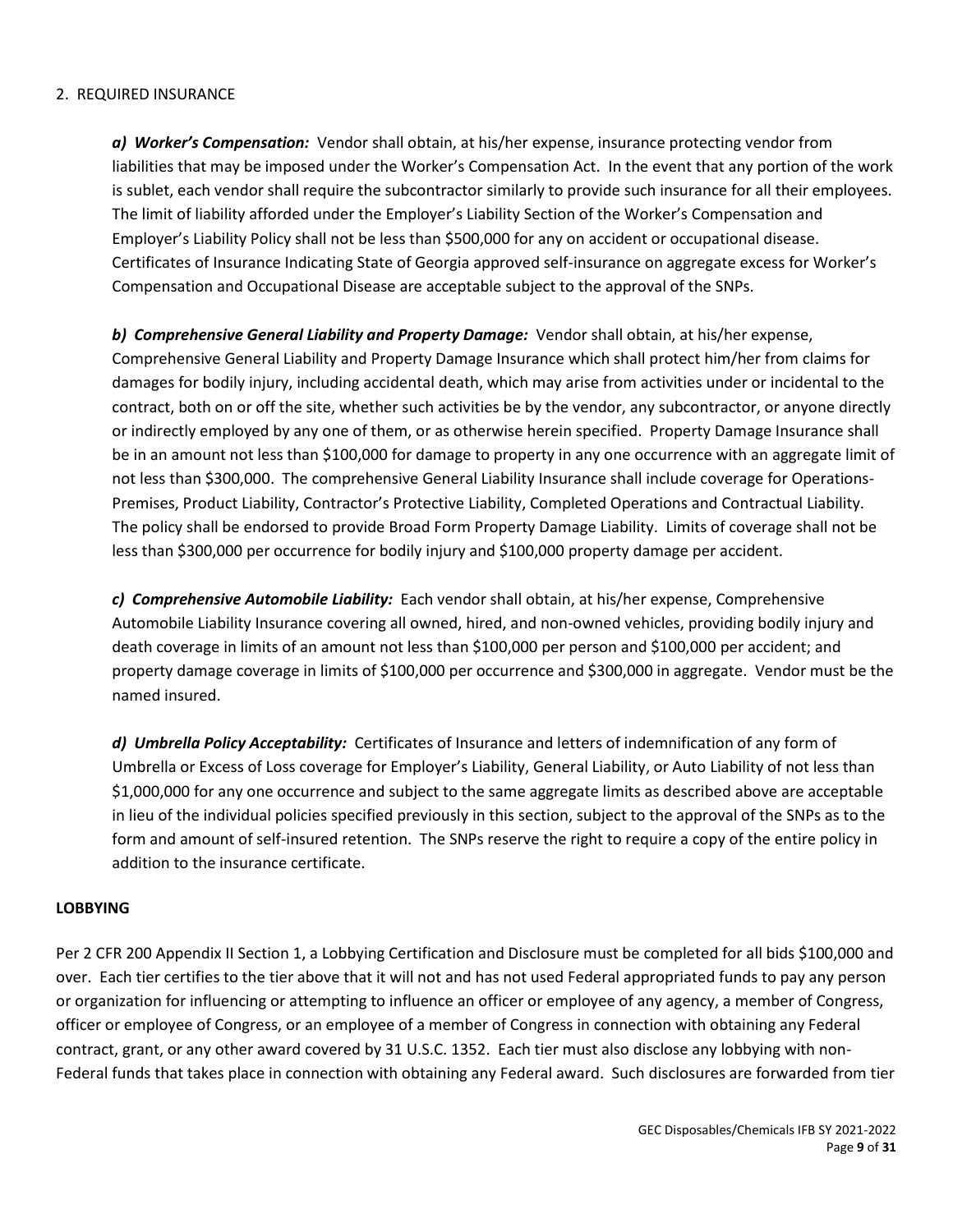to tier up to the non-Federal award. All vendors are required to complete a Lobbying Certification form if one is included in the packet.

## **MINORITY AND SMALL BUSINESS (HUB STATEMENT)**

It is the intent of this IFB and the SNPs to provide maximum practicable opportunities to minority firms, women's business enterprises, and labor surplus area firms. Small businesses, women and minority owned business sources will not be given unfair advantage when evaluating competitive purchases i.e. small purchase procedures, sealed bids, competitive proposals, or noncompetitive proposals (2CFR 200.321).

#### **NON-COLLUSION**

By signing the proposal certification form, bidder certifies that this proposal is made without prior understanding, agreement, or connection with any corporation, firm, or person submitting a proposal for the same materials, supplies, or equipment, and is in all respect fair and without collusion or fraud. Bidder certifies understanding that collusive bidding is a violation of State and Federal law and can result in fines, prison sentences, and civil damage awards. Bidder agrees to abide by all conditions of this IFB, and certifies that the person signing the proposal certification is authorized to offer this proposal for the vendor. Bidder further certifies that the provisions of O.C.G.A. 45-10-20 et seq. have not and will not be violated in any respect.

Vendor's representative certifies that the company will comply with USDA Federal Regulations regarding procurement for Child Nutrition Programs – 2 CFR Part 200.

### **PAYMENT TERMS**

Vendor will submit monthly invoices to each SNP separately for 1/10 of the annual fee proposed. Each SNP will pay independently.

Every effort will be made to ensure that payment is made within 30 days of receipt of invoice. Payment will not be made in advance of services rendered or goods delivered. Payment may be delayed if vendor does not meet the terms of the contract as determined by the individual Director of School Nutrition. Decisions to delay payment by one Director of School Nutrition will not directly influence the decision to do that same by another Director of School Nutrition.

All work is subject to inspection, evaluation, and acceptance by each Director of School Nutrition. Directors of School Nutrition may employ all reasonable means to ensure that the work is being performed in conformance with this IFB. Questions or concerns by each Director of School Nutrition will be addressed directly with the vendor contact who will be given an opportunity to remedy the issue causing concern.

## **PROTEST PROCEDURES**

Any protest arising from this solicitation and/or award must be made in writing and shall be delivered to Susan E. Elsner, Director of School Nutrition, Walton County Schools, 1820 Hwy 11, Monroe, GA 30656. Protests will not be accepted via email.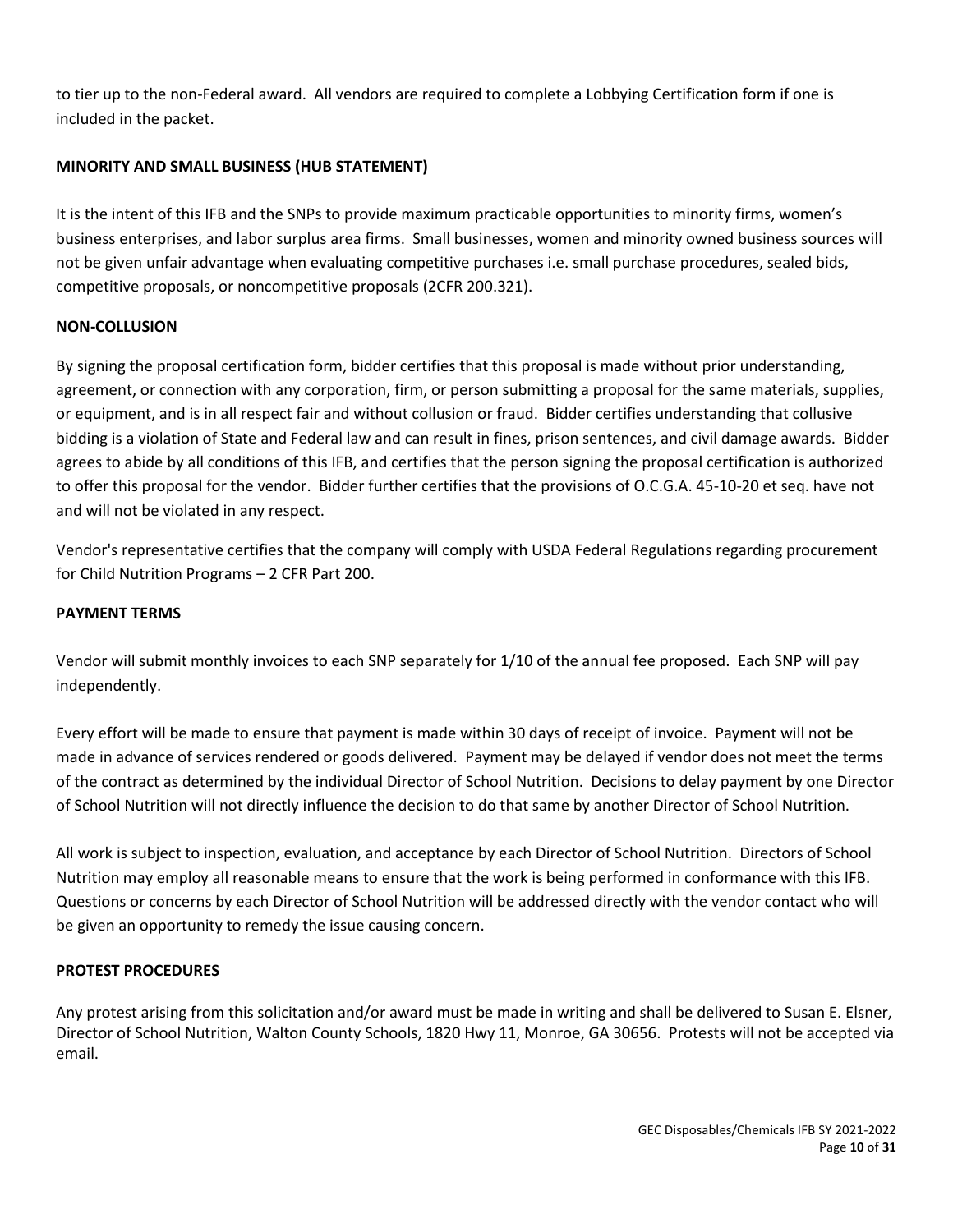Protests shall be filed no later than ten days from the award notice and shall include:

- 1. The name, address, email address, and telephone number of the protestor
- 2. The signature of the protestor or an authorized representative of the protestor
- 3. Identification of the purchasing agency and any solicitation title or number
- 4. A detailed statement of the grounds of the protest including copies of relevant documents.
- 5. The form of relief requested

All protests will be taken under consideration; however, consideration may not alter the outcome of the solicitation. A written response to the protest will be made within 30 days from receipt of a protest which includes all items listed above. The IFB Administrator will report information regarding protests to the State Agency.

## **POST AWARD INSPECTION**

Bidders desiring to review proposals submitted may do so by submitting a written request to Susan E. Elsner, Director of School Nutrition, Walton County Schools, 1820 Hwy 11, Monroe, GA 30656. Include the name and telephone number for the person who will be retrieving the copied materials.

Expect to allow a minimum of ten days from the date WCSD receives the request until materials are prepared. A copying fee of \$0.25 per page will be assessed and must be paid by company check at the time materials are retrieved.

Should the company desire the materials be mailed, include a mailing address with the written request. A delivery fee will be estimated and WCSD will contact the company with the overall estimate (copying fee plus delivery fee). Once a company check has been received, copies will be made and delivered by the chosen delivery service.

## **POST AWARD INSPECTION - PROPRIETARY INFORMATION LIMITATIONS**

If a bidder submits documents or information which are considered proprietary or a "trade secret", the bidder shall notify the IFB administrator that such information is included with the bid. Such information will be considered protected unless or until a competing bidder requests access to the information. In those situations, the IFB administrator will notify the affected bidder that a challenge or request has been made by a competitor. The affected bidder has up to ten working days following notification to produce a court order restricting access to the information. Once a court order has been produced, information will remain confidential and shall not be released until subsequent court action alters the originally produced court order. If a court order is not provided within ten working days, the information requested will be released and the IFB administrator, WCSD, participating districts and their Directors of School Nutrition shall not be held liable.

## **PROHIBITION AGAINST CONFLICTS OF INTEREST, GRATUITIES, AND KICKBACKS**

Any elected or appointed SNP employee, who shall take, receive, offer to take or receive either directly or indirectly, any rebate, percentage of contract, money or other thing of value, as an inducement or intended inducement, in the procurement of business, or the giving of business, for, or to, or from, any person, partnership, firm or corporation, offering, bidding for, or in open market seeking to make sales to the SNPs shall be deemed guilty of a felony and upon conviction such person or persons shall be subject to punishment or a fine in accord with State and/or Federal laws.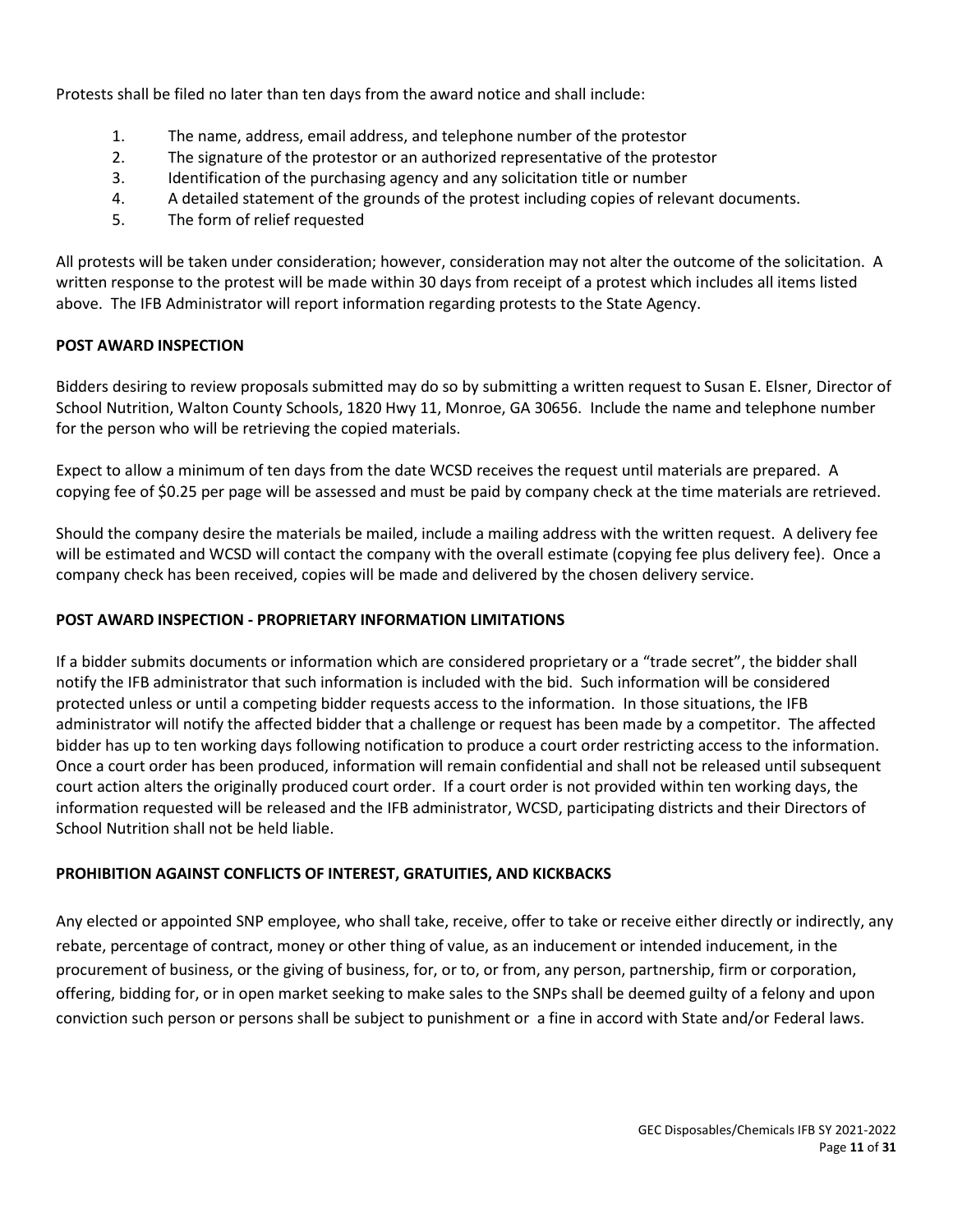System representatives will conduct themselves in a manner which reflects the highest level of professionalism at all times. The State of Georgia Code of Ethics as set forth by the Georgia Professional Standards Commission will be the standard against which professional conduct will be measured.

## **PROPOSAL PREPARATION COSTS**

Walton County SNP nor any of the participating SNPs shall not pay any costs associated with the preparation, submittal, demonstration, or presentation of any proposal.

### **RECORDS RETENTION AND ACCESS**

The bidder agrees to retain all books, records, and other documents relative to this agreement for five years after final payment. If an investigation or audit is in progress, records shall be maintained until that matter is closed. The SNPs, their authorized agents, auditors, and/or federal/state representatives shall have full access to, and the right to examine, excerpt, copy, and transcribe any directly pertinent books, documents, papers, electronic or optically stored and created records or other records of materials pertaining to the contract, wherever such records may be located during normal business hours. The bidder shall not impose a charge for audit or examination of the bidder's books and records. If an audit discloses incorrect billings or improprieties, the SNPs reserve the right to charge the bidder for the cost of the audit and appropriate reimbursement. Evidence of criminal conduct will be turned over to the proper authorities.

Audit findings or concerns with bidder documents or activities at one SNP may constitute grounds to initiate an audit of the same or greater scope with any of the other SNPs.

#### **SEVERABILITY**

The provisions of this IFB are severable. Any term or condition deemed illegal or invalid shall not affect other terms or conditions of the contract.

#### **TRANSFER OF RESPONSIBILITY**

The vendor shall not assign, transfer, convey, delegate, sublet, or otherwise dispose of its agreements with the SNPs to any other person, company, or corporation without advance consent and written approval by the IFB administrator.

#### **TERMINATION OF CONTRACT**

The SNPs may terminate this contract, in writing, if doing so is in the best interest of the SNPs. Ttermination may occur after written notice to the vendor of at least 30 days' notice. Vendor may not use the potential for termination by the SNPs as reason to default on its contract.

1. Notice of default

If there is a vendor caused default, the IFB Administrator shall provide written notice to the vendor requesting that the breach or noncompliance be remedied within a specified period of time. If the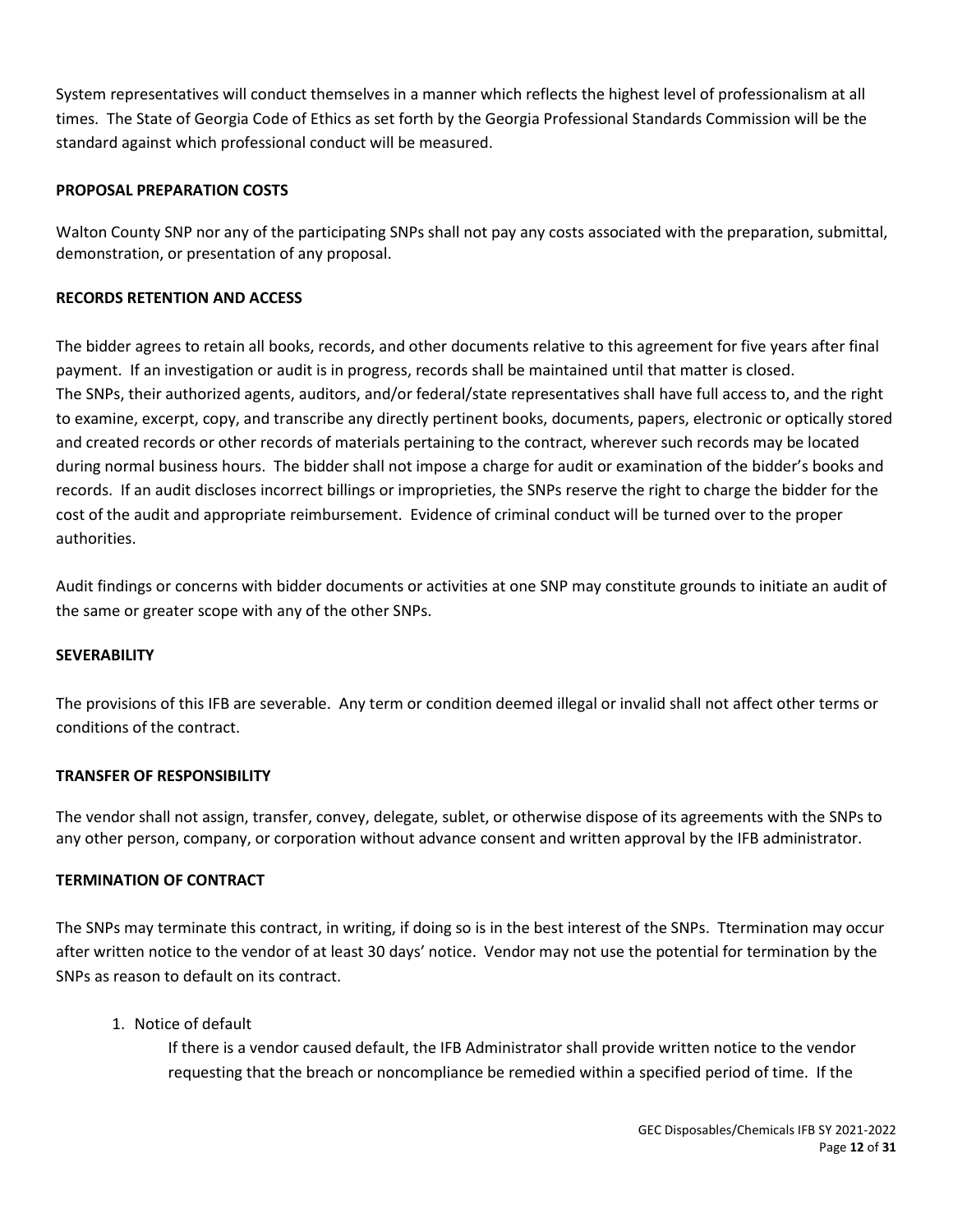breach or noncompliance is not remedied within the period of time specified in the written notice, the SNPs may:

- a) Immediately terminate the contract without additional written notice; and/or
- b) Procure substitute goods and/or services from another source and charge the difference between the contract and the substitute contract to the defaulting vendor; and/or
- c) Seek any legal or otherwise equitable remedies.
- 2. Termination upon notice

Following 30 days' written notice and an opportunity for the vendor to correct deficiencies, the SNPs may terminate the contract in whole or in part without the payment of any penalty or incurring any further obligation to the vendor. Following termination upon notice, the vendor shall be entitled to compensation, upon submission of invoices and proper proof of claim, for services provided under the contract to SNPs up to and including the date of termination.

3. Termination due to change in law

The SNPs shall have the right to terminate this contract as a whole or individually without penalty by giving 30 days' written notice to the vendor as a result of any of the following:

- a) Authorization for one or all SNPs to operate is withdrawn or there is a material alteration in the programs administered by the district(s); and/or
- b) The participating district's duties are substantially modified.
- 4. Payment limitation in event of termination

In the event of termination of the contract for any reason by the SNPs, the SNPs shall pay only those amounts, if any, due and owing to the vendor for services actually rendered up to and including the date of termination of the contract and for which the SNPs are obligated to pay pursuant to the contract. Payment will be made only upon submission of invoices and proper proof of the vendor's claim. This provision in no way limits the remedies available to the SNPs under the contract in the event of termination. The SNPs shall not be liable for any costs incurred by the vendor in its performance of the contract, including, but not limited to, startup costs, overhead or other costs associated with the performance of the contract.

5. Vendor's termination duties

Upon receipt of notice of termination or upon request of the SNPs, the vendor shall:

- a) Cease work under the contract and take all necessary or appropriate steps to limit disbursements and minimize costs, and furnish a report within 30 days of the date of notice of termination, describing the status of all work under the contract.
- b) Immediately cease using and return to SNPs any personal property or materials, whether tangible or intangible, provided by the SNPs to the vendor.
- c) Comply with instructions for the timely transfer of any active files and/or work product and/or training records produced by the vendor under the contract.
- d) Cooperate in good faith with the SNPs, their employees, agents, and vendors during the transition period between the notification of termination and the substitution of any replacement vendor.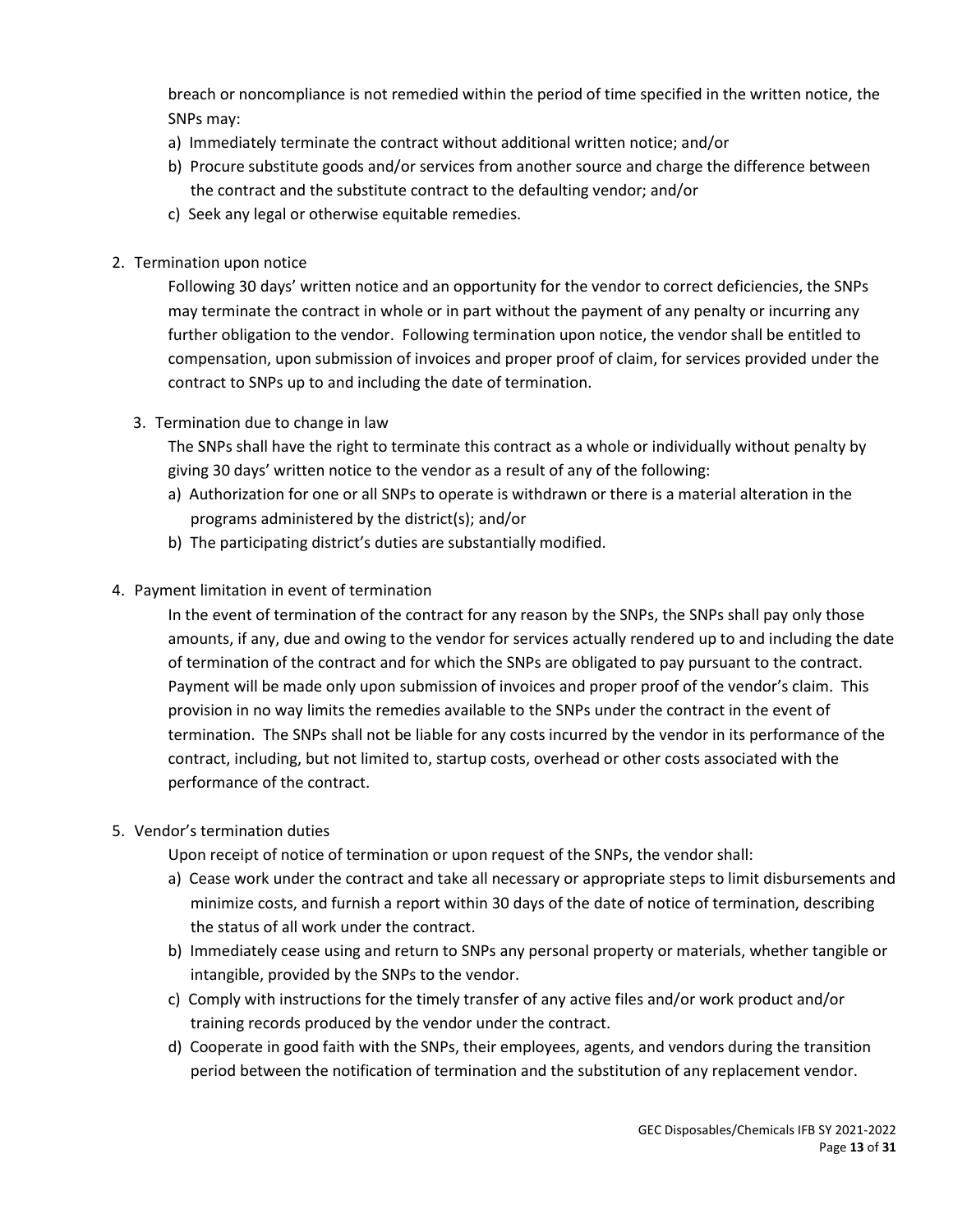e) Immediately return to the SNPs any payments which were made by the SNPs for goods and services that were not delivered or rendered by the vendor.

## **USDA NON-DISCRIMINATION STATEMENT**

In accordance with Federal civil rights law and U.S. Department of Agriculture (USDA) civil rights regulations and policies, the USDA, its Agencies, offices, and employees, and institutions participating in or administering USDA programs are prohibited from discriminating based on race, color, national origin, sex, disability, age, or reprisal or retaliation for prior civil rights activity in any program or activity conducted or funded by USDA.

Persons with disabilities who require alternative means of communication for program information (e.g. Braille, large print, audiotape, American Sign Language, etc.), should contact the Agency (State or local) where they applied for benefits. Individuals who are deaf, hard of hearing or have speech disabilities may contact USDA through the Federal Relay Service at (800) 877-8339. Additionally, program information may be made available in languages other than English.

To file a program complaint of discrimination, complete th[e USDA Program Discrimination Complaint Form,](http://www.ocio.usda.gov/sites/default/files/docs/2012/Complain_combined_6_8_12.pdf) (AD-3027) found online at: http://www.ascr.usda.gov/complaint\_filing\_cust.html, and at any USDA office, or write a letter addressed to USDA and provide in the letter all of the information requested in the form. To request a copy of the complaint form, call (866) 632-9992. Submit your completed form or letter to USDA by:

- (1) mail: U.S. Department of Agriculture Office of the Assistant Secretary for Civil Rights 1400 Independence Avenue, SW Washington, D.C. 20250-9410;
- (2) fax: (202) 690-7442; or
- (3) email: program.intake@usda.gov

This institution is an equal opportunity provider.

## **WITHDRAWAL OR ALTERATION OF OFFERS**

Offers may be withdrawn following a written request on company letterhead to the IFB administrator prior to the submission deadline. Proposals may not be withdrawn after the submission deadline. Following withdrawal, a bidder may submit a revised proposal at any time up until the deadline for submittals. At no time may a bidder have more than one valid proposal awaiting consideration.

At the discretion of the IFB administrator, bidders may be allowed up to 48 hours from the time of the bid opening to cure minor errors or omissions such as, but not limited to, non-conforming non-contractor affidavit or immigration and security form. Bidders must make such cures at the Walton County SNP office.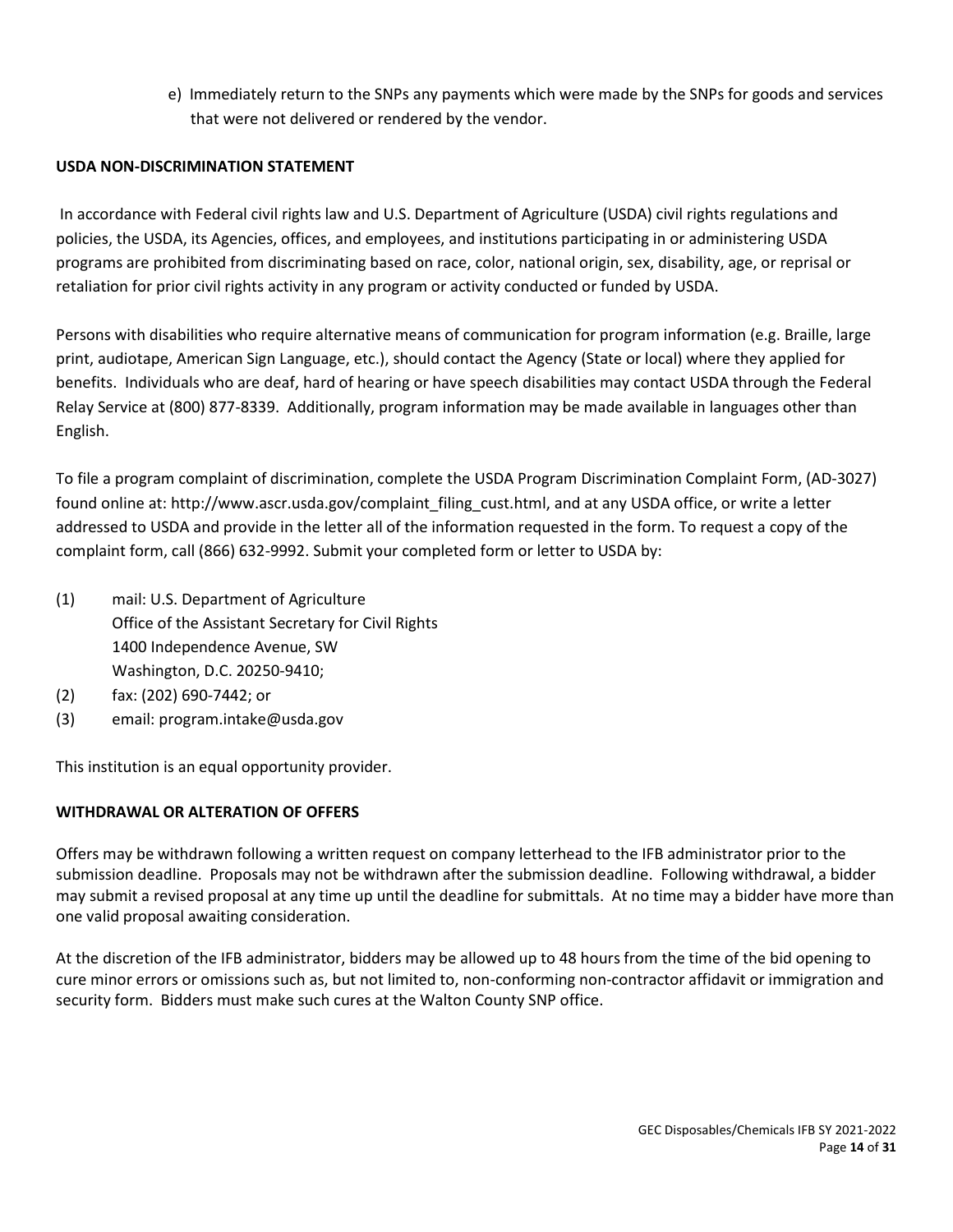## **SOLICITATION SPECIFIC TERMS AND CONDITIONS**

## **BACKGROUND AND PARTICIPATING SYSTEM DETAILS:**

The GEC Disposables bid presently consists of 13 independent school districts with more than 80 individual school buildings. All sites will require deliveries throughout the school year.

School year 2021-2022 calendars may be downloaded from individual system web pages. Bidders will be responsible for confirming school calendars prior to submitting proposed delivery schedules to each district. Weekly deliveries are preferred; however, bi-weekly deliveries will be considered.

The GEC desires a reliable and efficient vendor to meet purchasing needs for food service paper/disposable products and limited chemical products. While the primary interest of the GEC is to receive quality products at the least possible cost; service and support are also important parts of the vendor-SNP relationship. It is expected that the awarded vendor will place a high priority on positive customer interactions with the GEC member districts.

Quantities indicated on the pricing form are estimated quantities for the contract period and may fluctuate upwards or downwards. The GEC nor any of its member districts must not be required to purchase the full quantities which are listed as estimates. GEC requirements may, in fact, exceed the quantities shown and all orders received by the vendor during the term of the contract shall be filled in accordance with the terms and conditions set forth in this IFB.

## **DELIVERY AND FREIGHT REQUIREMENTS**

- 1. Delivery schedules must be provided to each member district by July 20 of each contract year.
- 2. Orders placed under this contract will require delivery *between* the hours of 7:00 a.m. and 2:30 p.m. to all of the school sites in all systems listed as participating in this proposal. This means that deliveries must be *completed* by 2:30 p.m.
- 3. Member district Directors have the latitude to allow deliveries to occur prior to 7:00 a.m. or after 2:30 p.m. A decision by one district to allow deliveries outside the standard delivery times will not have bearing or reflect on other district decisions.
- 4. Deliveries shall be made weekly or every other week as agreed upon by the member district Director and vendor.
- 5. Deliveries shall be made on a regularly scheduled basis, Mondays through Fridays, except on school holidays or closing days (due to circumstances beyond the control of the district).
- 6. If a scheduled delivery occurs on a planned school holiday, the delivery shall be made on a day to be mutually agreed upon by the member district Director or her designee and the successful vendor.
- 7. An authorized school staff member will verify the quantities of each item, brand and code numbers of each item, and condition of merchandise. The authorized school staff member shall sign each delivery ticket. Variations from the norm shall be noted on each ticket by the authorized school received and initialed by both the delivery person and the school staff member.
- 8. Delivery personnel shall deliver merchandise into designated storage space per site manager's directions. Delivery personnel shall not be required to load merchandise onto shelves.
- 9. Delivery personnel should leave at least two copies of delivery tickets or invoices at each delivery site. Failure to deliver product with at least two invoice copies may result in payment delay.
- 10. "Blind" or key drops are not allowed as part of this contract.
- 11. Vendor is not permitted to set minimum case or dollar quantities for per site deliveries. Member districts will work with sites to ensure small quantity deliveries are not the norm.

## **PRODUCT REQUIREMENTS**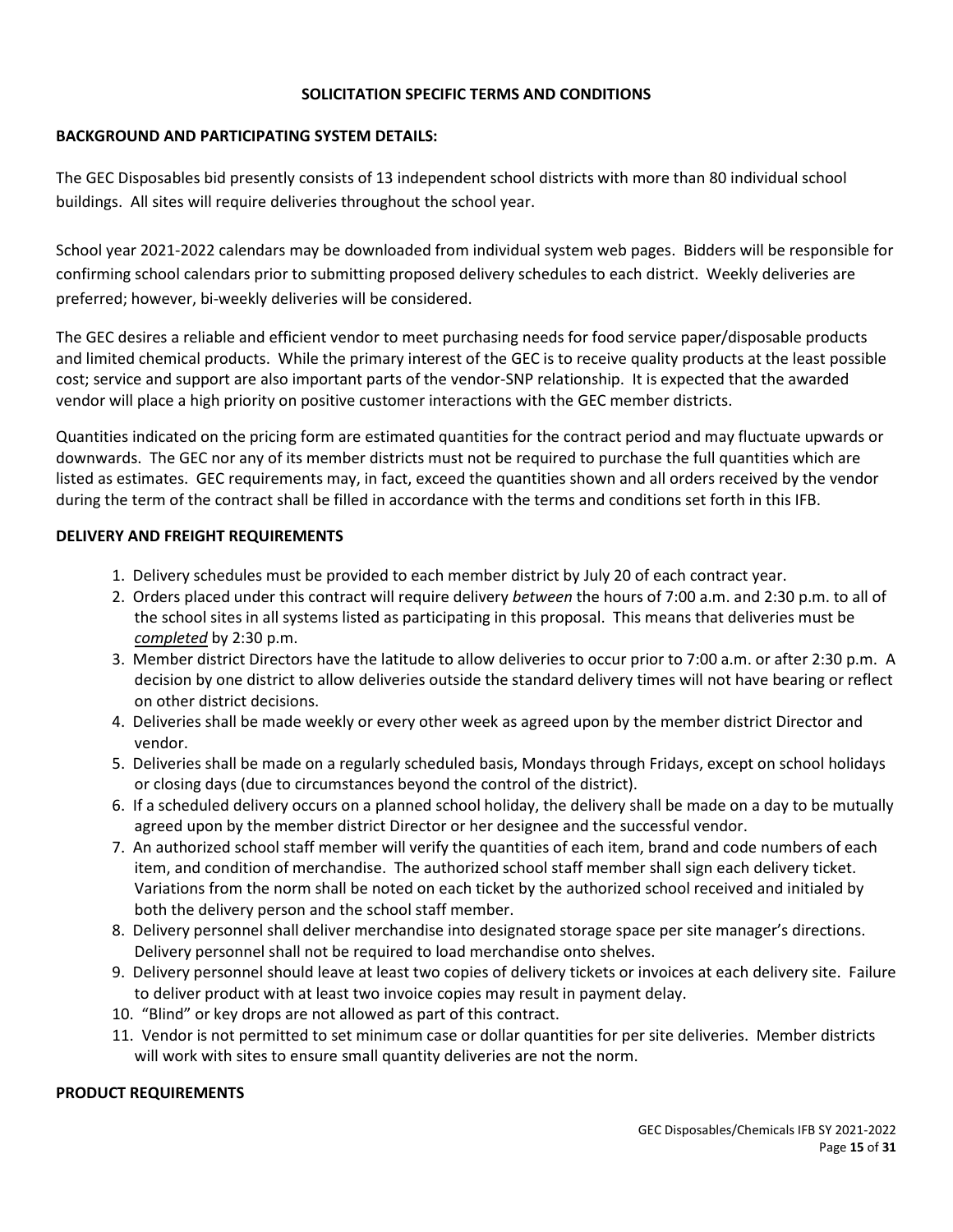Member districts shall have "automatic" product protection recourse against suppliers for products which are misrepresented. According to federal regulations, the supplier whose name and address appear on a package is the responsible party. Vendors are expected to take immediate action to correct any situation in which product integrity is compromised.

## **SANITATION REQUIREMENTS**

School nutrition personnel at delivery points may routinely inspect the vendor's delivery trucks. The storage area of the truck must be fee of insects and rodents, and be adequate for storing and delivering products in a protected environment.

## **SERVICE LEVELS**

The successful vendor shall fill all *original* orders at a monthly average or 98% or above on the originally scheduled delivery day. Deliveries of the remaining 2% shall be governed by the following:

- 1. Out of stock conditions
	- a) Automatic substitution is not permitted under this contract.
	- b) The vendor must notify the district Director or her designee by email or telephone that an item is not in stock. This notification must occur at least twenty-four (24) hours prior to the scheduled delivery.
	- c) If districts are not notified of shortages prior to delivery, each district has the option to require the vendor to deliver shorted product as soon as the product is in stock with the vendor, or an acceptable alternative approved by the district.
	- d) The member district will have the option of ordering another product on contract or allowing the substitution of another brand of equal quality and value at the contract price or lower.
	- e) If an out-of-stock condition persists, the member district may, in good faith and at its sole discretion, purchase a product of equal or greater quality from another source. Should this situation arise, the successful vendor shall be fully responsible and liable for the difference in the cost between the amount paid for the substituted product plus any fees associated with the purchase and the amount which would have been paid if the item had been delivered as originally ordered.
- 2. Shortages
	- a) This condition occurs when an item is ordered, is in stock and delivery is planned, but the product is not delivered due to the vendor's failure to load the item on the delivery truck, the product is delivered to another customer, etc.
	- b) At the discretion of the member district's Director, the item must be re-delivered within twenty-four (24) hours to the site which originally ordered the product. The member district's Director has the discretion to re-order the product on the next scheduled delivery, but is not required to make that choice.
	- c) If shortages occur which affect more than one school, at the discretion of the Director, the items must be re-delivered to all sites which originally ordered the product. The member district's Director has the discretion to allow all shortages be delivered to a central location, but is not required to make that choice.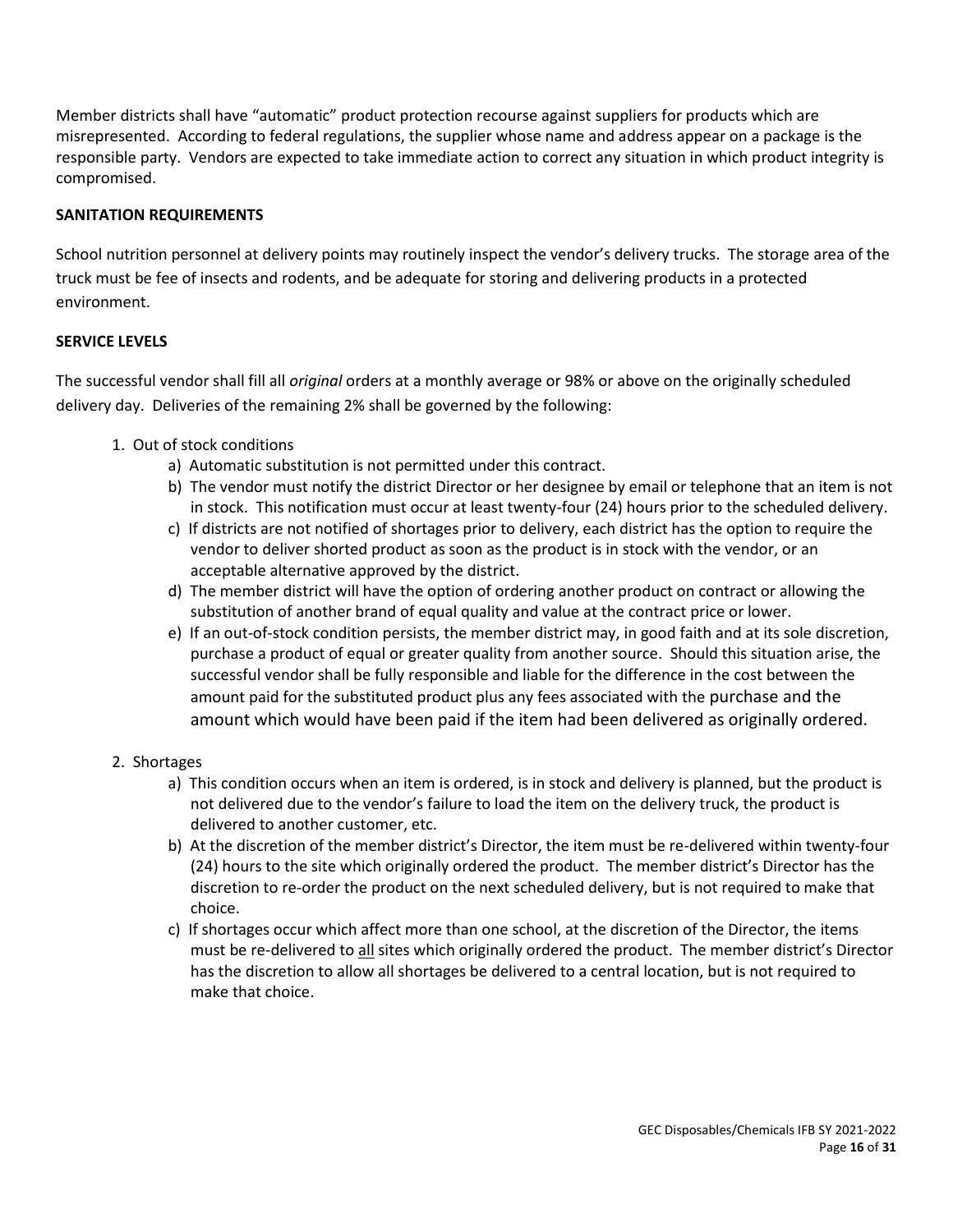## **SITE VISITS**

The GEC reserves the right to make site visits to the successful vendor's operation facilities prior to and after the award. Site visit details may include a inspection of warehouse and storage facilities as well as inspection of delivery fleet capabilities.

## **SPECIAL ORDERS**

Member districts must be allowed the option to purchase items listed in this IFB for uses other than meal service on a limited basis. For the purposes of this bid, "limited basis" is intended to mean no more than two times per school year for each item ordered. Items ordered may not be items which are currently on the bid. Such orders must be invoiced separately and must not be included with usage figures.

## **SUPPLEMENTAL BID ITEMS**

This bid is written to allow the addition of items to the bid so long as the projected cost of the additions does not exceed the current federal micro-purchase maximum. Districts should contact the bid administrator in order to confirm that the addition maximum is not exceeded. Items being added may be the result of newly created items or alterations to meal service out of the control of the Nutrition Departments.

#### **TRANSMITTAL OF ORDERS**

Order guides must be made available by the successful vendor for recording and/or transmitting orders upon request by each member district. Orders will be placed by a mixture of systems including fax, telephone, e-mail, or other electronic means. It is preferred that an online ordering option be available.

It is anticipated that orders will be placed weekly and will be delivered weekly or every other week. Orders which are delivered weekly will be placed and delivered on a skip two (2) day basis. That is, order on day 1, skip two (2) days, and then deliver on day 3. This permits an order to be placed, vendor identification/notification of any out-of-stocks, and selection of a replacement item before delivery will occur.

## **VENDOR'S RESPONSIBILITY**

- 1. The vendor will be responsible for meeting all specifications and guidelines set forth herein. No offer will be considered which does not provide a serious and reasonable proposal to the solicitation.
- 2. Vendors are expected to invoice each member district individually. Items which are on back order may be listed on invoices, but payment will not be made for items until receipt.
- 3. Vendor is responsible for ensuring that invoices are mailed or delivered electronically at the beginning of each month.
- 4. Vendor must provide purchasing or usage ("velocity") reports upon request.
	- a) Usage reports must be available for the GEC or any member district upon request.
	- b) A usage report must reflect the total quantity delivered per item (in terms of bid units) per delivery point and a combined district total.
	- C) Usage reports must be submitted within ten (10) calendar days after a request has been made.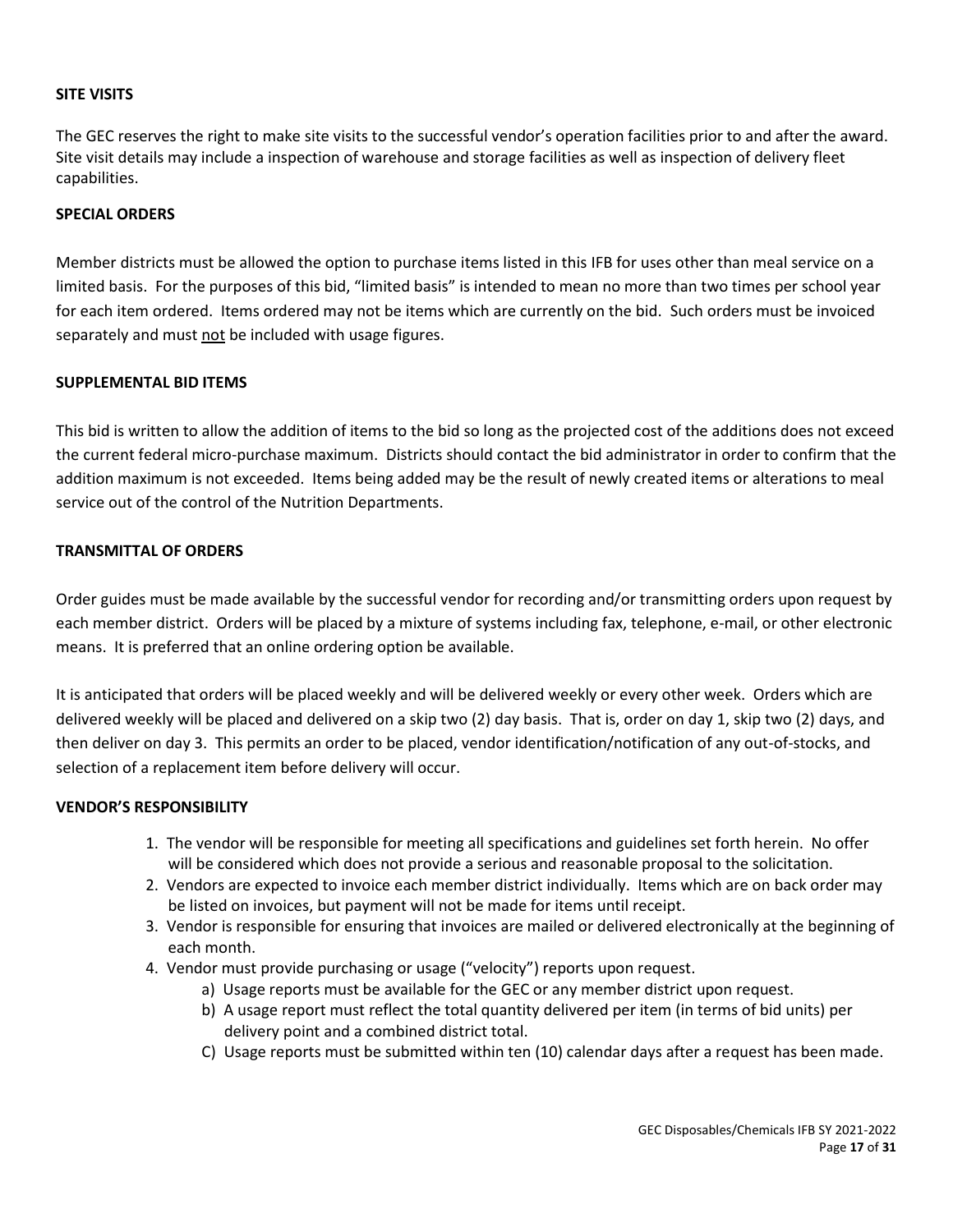- d) Purchasing reports must be in an easily manipulated format such as a Microsoft Excel® spreadsheet or in a format which can be imported into Excel (e.g.: .txt or .csv).
- 5. Vendor must provide certificates of insurance to the bid administrator within fifteen (15) days of the date of award.
- 6. The vendor is responsible for having a current criminal background check performed for each representative who will be in any GEC member district school. For the purposes of background checks and this bid, "current" will be interpreted to be within the five years prior to the onset of the contract. Proof of background check need not be included with the proposal, but must be available upon request.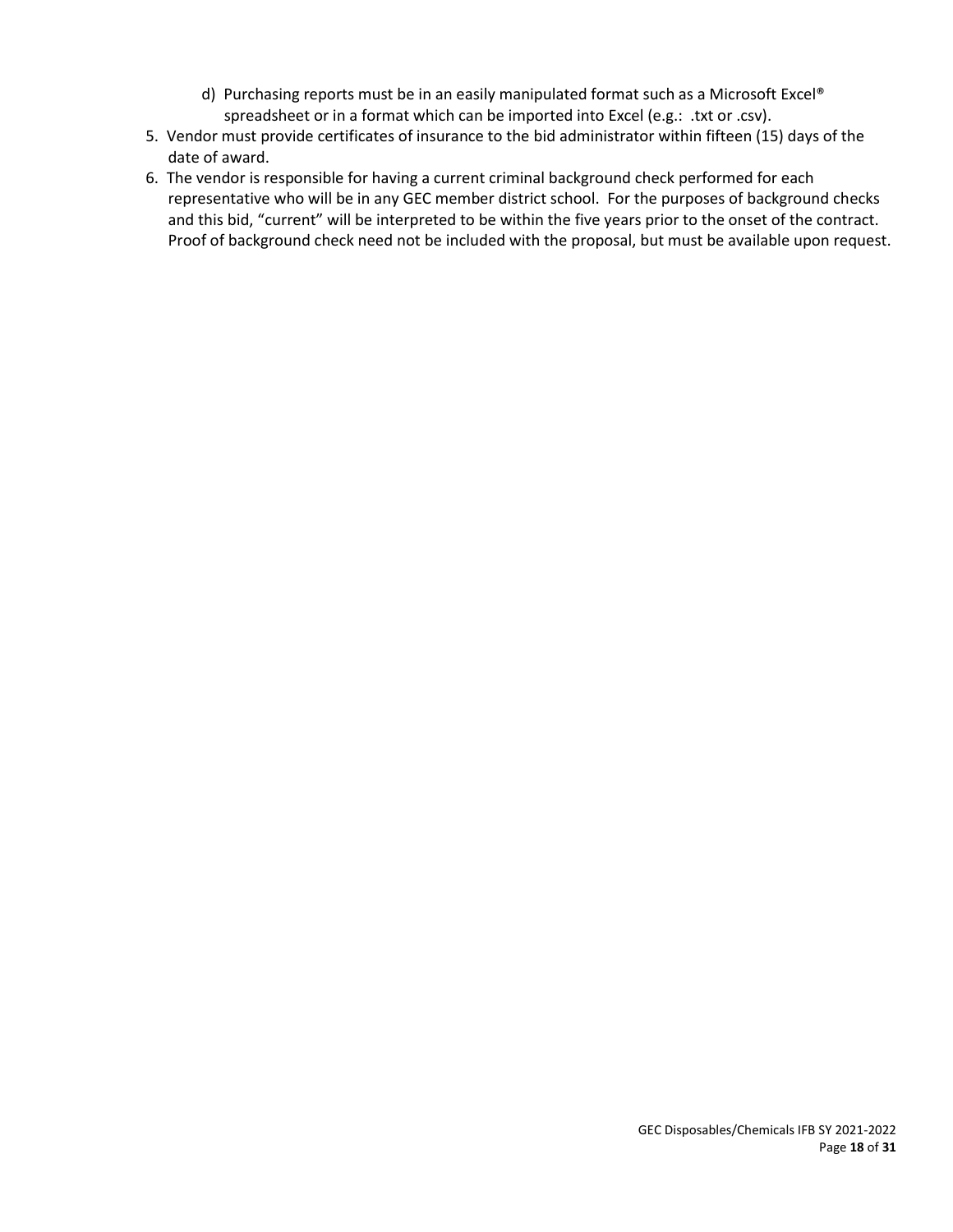## **IFB SUBMISSION INSTRUCTIONS**

## General Requirements

Bidders must respond to each subsection under the Cost Proposal and Technical Proposal as outlined on the following pages and use any required forms which are included. Bidders must label their response according to numbers and/or labels listed with the subsections. Failure to follow the specified format, label the responses correctly, or not address all of the subsections may result in the determination, at WSCD's sole discretion, that the vendor be deemed nonresponsive with the IFB submittal be rejected and not considered.

Information presented should be relevant in response to the requirements of the IFB. Vendor is not required to return narrative parts of this IFB unless noted.

#### Cost Proposal

Bidder's cost proposal must be submitted using the included cost submission form. The bidder's cost proposal must reflect *all* costs proposed which will be required to successfully meet the scope of the services required by the IFB. Failure to submit costs using the provided cost proposal form may be grounds for bid disqualification.

The Cost Proposal shall be submitted to WSCD in a separate, sealed envelope from the Technical Proposal, but may be submitted in the same physical package. Vendors must complete Appendix C-2 (an Excel file delivered at the same time as the bid document) as the sole method of submitting costs.

The cost proposal form must be submitted both printed and on a flash drive. Failure to submit both a printed and electronic copy of the cost proposal may be grounds for disqualification.

## Technical Proposal

Sections required to be addressed in the technical proposal are listed below. Specific directions for each are detailed later in the document. Each section and sub-section of the proposal has the ability to garner a maximum number of points as listed below.

| Cost |                                                | 90 |  |
|------|------------------------------------------------|----|--|
|      | Technical: Regulatory and supporting documents | 35 |  |
|      | Technical: Yes/No/Short Answer questions       | 85 |  |
|      | Technical: Customer References                 | 75 |  |
|      | Total potential points: 285                    |    |  |

#### Tie Bid Solution

In the event of a tie bid, the following criteria will be used to determine the bidder which will receive the IFB award. Each criterion will be evaluated in the order listed until a winner is determined.

- 1. The bidder which bids lowest on the top ten (10) items in terms of previous year purchase quantities.
- 2. The bidder which provides the fewest number of "no bid" items.
- 3. The bidder who submits the fewest proposed alternate items.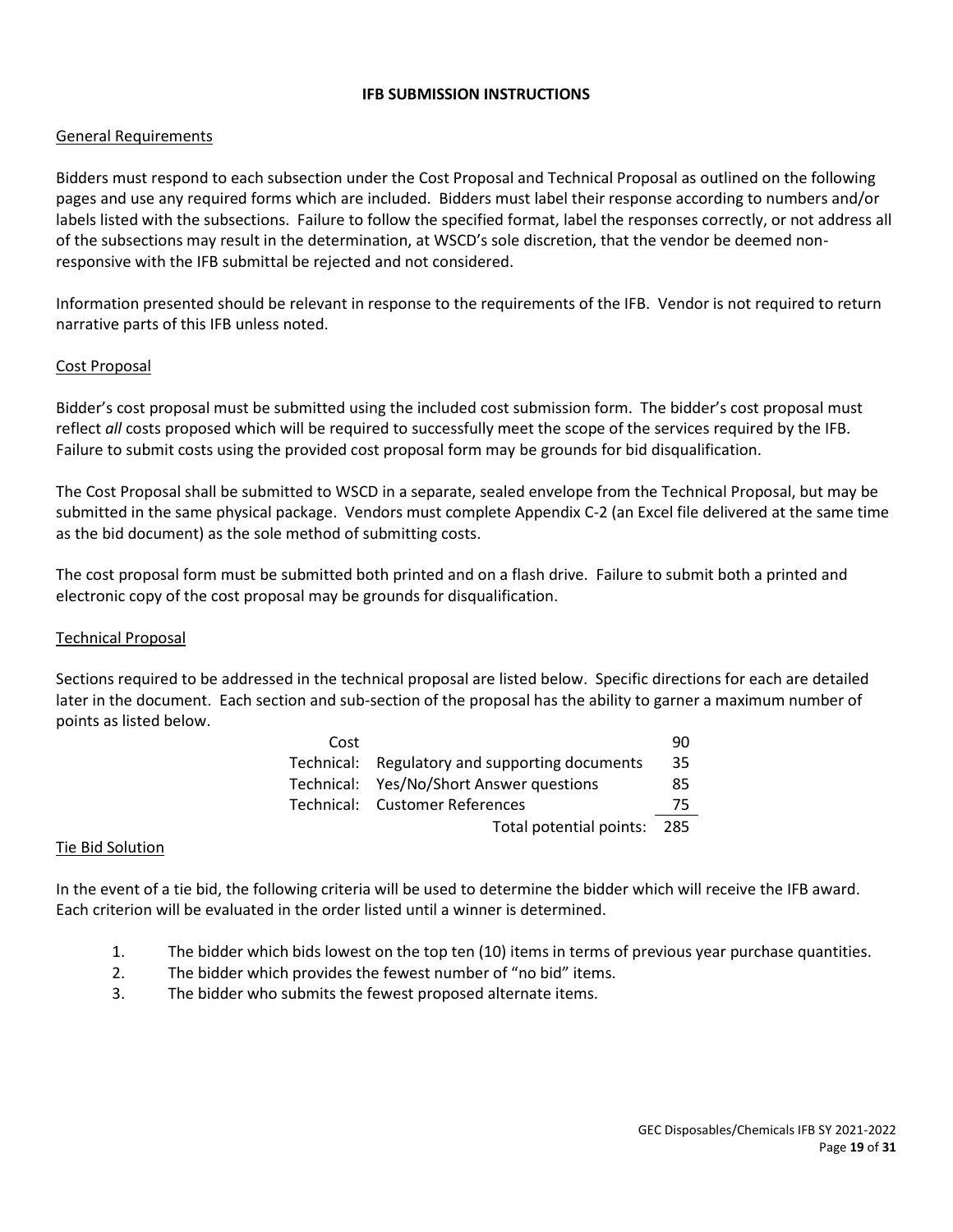## Contract Award

The proposer with the highest combined points will be the awarded vendor. The successful vendor is expected to enter into a contract with each system which shall include terms and conditions within the scope of this IFB. If the selected vendor fails to sign and return a contract drawn pursuant to this IFB within fourteen (14) days of its delivery, WSCD may determine that the vendor has failed to enter into a contract and WSCD may open negotiations on behalf of the participating systems with the next best evaluated vendor.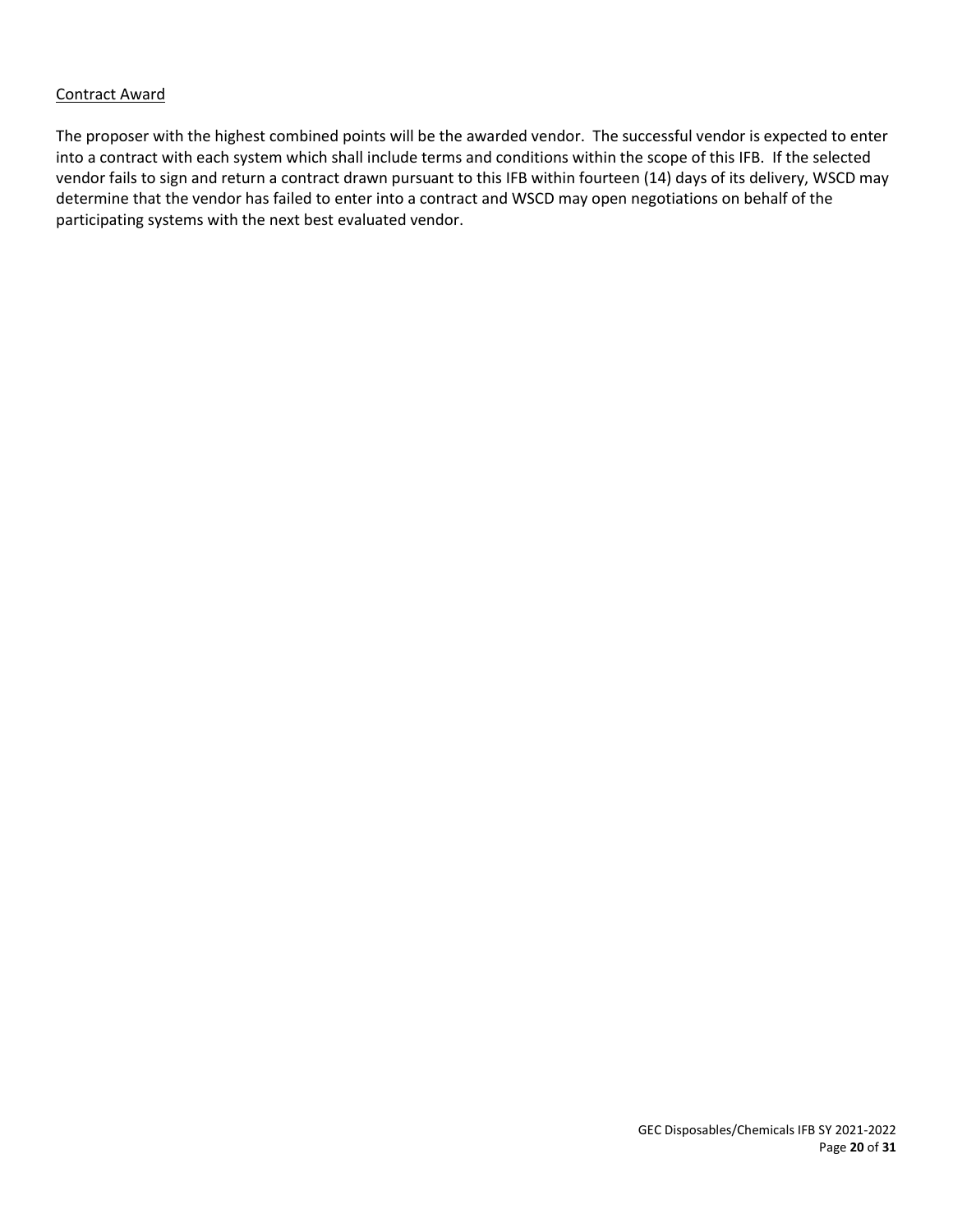## **Appendix A**

# **Sites & SY 21-22 Start dates**

| <b>System</b>              | SY 21-22 Start Date |
|----------------------------|---------------------|
| <b>Commerce City</b>       | July 20, 2021       |
| <b>Franklin County</b>     | August 5, 2021      |
| Jackson County             | July 30, 2021       |
| Jefferson City             | July 30, 2021       |
| <b>Greene County</b>       | August 2, 2021      |
| <b>Hart County</b>         | August 2, 2021      |
| <b>Madison County</b>      | August 6, 2021      |
| <b>Morgan County</b>       | August 2, 2021      |
| <b>Oconee County</b>       | August 4, 2021      |
| <b>Oglethorpe County</b>   | August 11, 2021     |
| Social Circle City Schools | August 4, 2021      |
| <b>Walton County</b>       | August 3, 2021      |
| <b>Wilkes County</b>       | August 23, 2021     |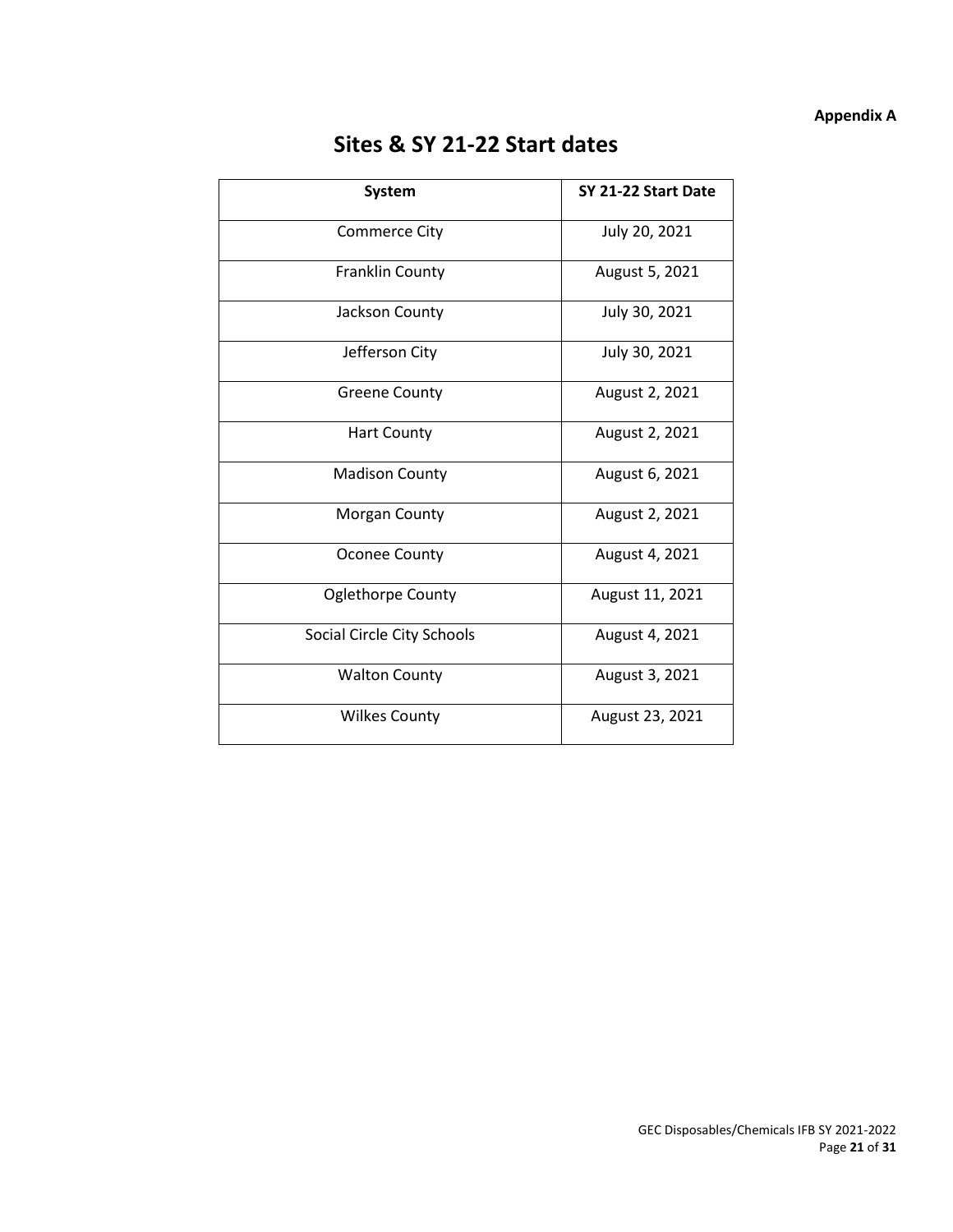# **Proposal Certification – Disposables/Chemicals**

Bidder Name:

I, the undersigned, have carefully examined and fully understand the Disposables/Chemical IFB in its entirety and agree to conform to every requirement. I further acknowledge that failure to prepare, submit, or execute this proposal in the exact manner requested will be cause to reject any or all of my proposal submission. Failure to incorporate the most recent information posted to the Walton County Schools/School Nutrition Solicitations website may be cause for rejection. It is the bidder's responsibility to check the current WSCD/School Nutrition Solicitations website for addenda, responses to questions/clarifications, or other communications which may be necessary during the solicitation period. Vendor acknowledges and incorporates each applicable Addendum listed below as part of their response. Check all that apply:

Addendum # 1 \_\_\_\_\_\_\_\_\_ Addendum # 2 \_\_\_\_\_\_\_\_ Addendum #3 \_\_\_\_\_\_\_\_ No addenda I certify by my signature below that the costs quoted in this proposal are correct and that I have the authority to obligate the company to perform under the terms and conditions stated in this solicitation.

| <b>SUBMITTED BY:</b>     |  |
|--------------------------|--|
| SUBMITTED BY (printed):  |  |
| TITLE:                   |  |
| <b>COMPANY NAME:</b>     |  |
| <b>DUNS Number:</b>      |  |
| <b>ADDRESS:</b>          |  |
|                          |  |
| <b>TELEPHONE NUMBER:</b> |  |
| <b>EMAIL ADDRESS:</b>    |  |
| DATE:                    |  |

**NOTE: Fill this sheet out in INK. If corrections are needed, cross out and initial. DO NOT ERASE. DO NOT USE CORRECTION FLUID. DO NOT USE ERASABLE INK.**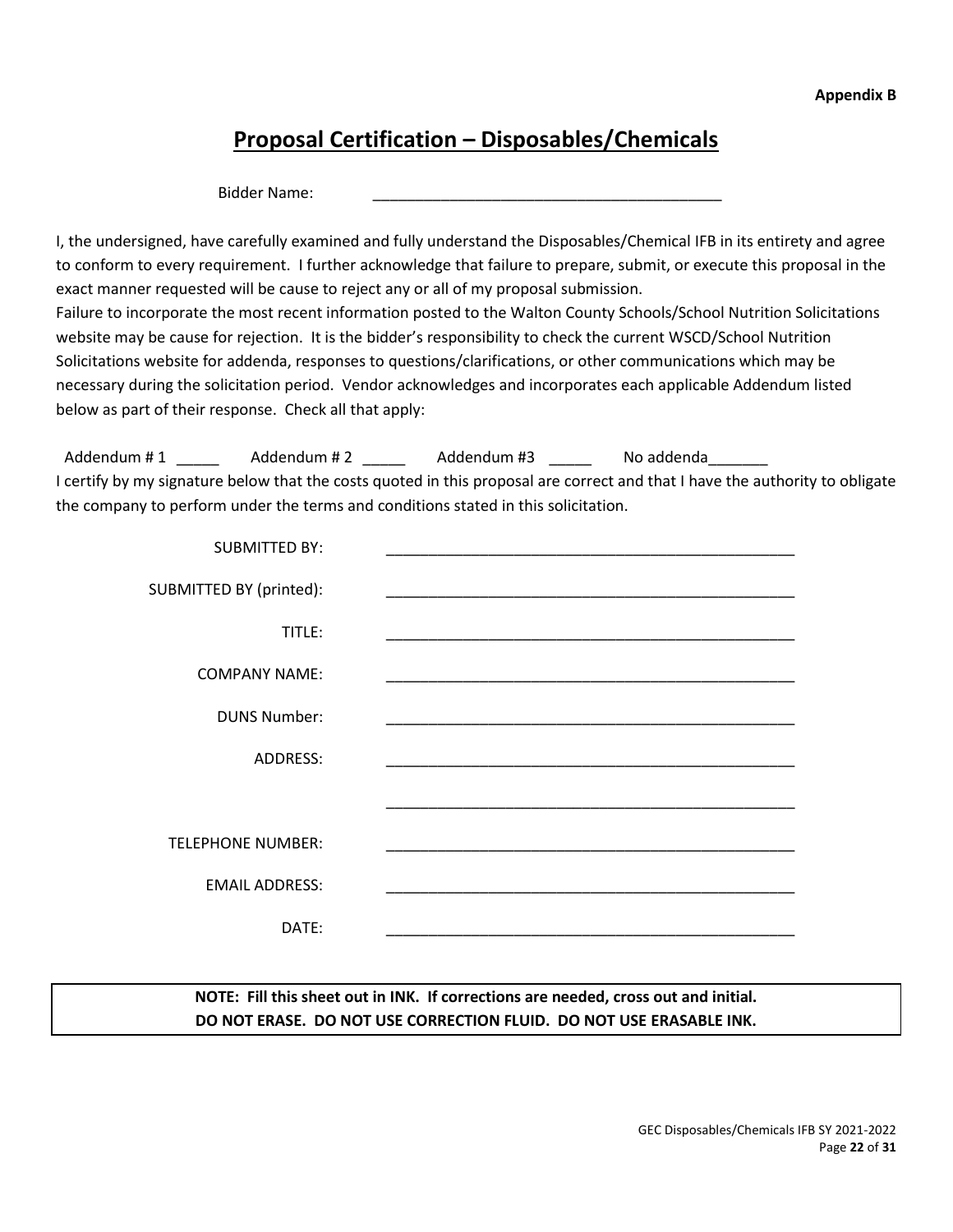## **Cost Proposal**

- 1. The bidder must submit pricing using the form provided electronically separately, but with this solicitation. Bidders submitting pricing in any other format may be deemed non-responsive and may have their proposal disqualified. Bidders must submit both a printed copy of their pricing submission and also include their pricing submission on a flash drive.
- 2. The bidder shall enter their business name in the yellow cell at the top of the disposables tab.
- 3. The bidder shall complete pricing for at least 98% of the items listed. Bidders are allowed five (5) items for which they may submit a no-bid. Biddres who fail to provide pricing for more than five (5) items may have their proposal deemed non-responsive and may have their proposal disqualified.
- 4. If recommending an alternate item, a sample of the alternate may be required to establish that quality is equal and that the alternate product would be acceptable.
- 5.Estimated quantities provided are based on pack sizes for the approved items. Should an alternate be suggested, estimated usage may vary.

Vendors must complete all columns:

**Column F:** Package description: Enter the type of package in lay terms, e.g. "case", "roll".

**Column G:** Units per pack: Enter the number of individual usable items per package, e.g.: 10 boxes/case, 4/150 ct. trays.

**Column H:** Mftr. Name: Enter the manufacturer's name for the item you are proposing.

**Column I:** Mftr. Code: Enter the manufacturer's identifying code number for the item you are proposing.

**Column J:** Alt?: Mark this cell with an "X" if recommending an alternate as part of a flexible specification.

**Column K:** Vendor Code: Enter the vendor's identifying code number.

**Column L:** Vendor Cost: Enter the vendor's cost from manufacturer.

- 1. "Vendor's cost" shall be defined as the cost delivered to the vendor's warehouse
- 2. Vendor's cost shall be based on the most recent invoice or manufacturer's confirmation of price for the GEC (whichever is later) immediately prior the GEC IFB deadline.
- 3. Should a manufacturer's confirmation be used in lieu of an invoice and the confirmation specifies time and quantities, cost may not be changed until next pricing change opportunity which occurs after the manufacturer's confirmation. Manufacturer's confirmations must be on the manufacturer's letterhead with an authorized signature.

**Column M:** Load fee: Enter the fixed fee to be charged to deliver the product from your warehouse to each site. The load fee must be a fixed dollar amount and may not be listed as a percentage. Programs operating under the National School Lunch Program may not be charged cost plus a percentage of the cost.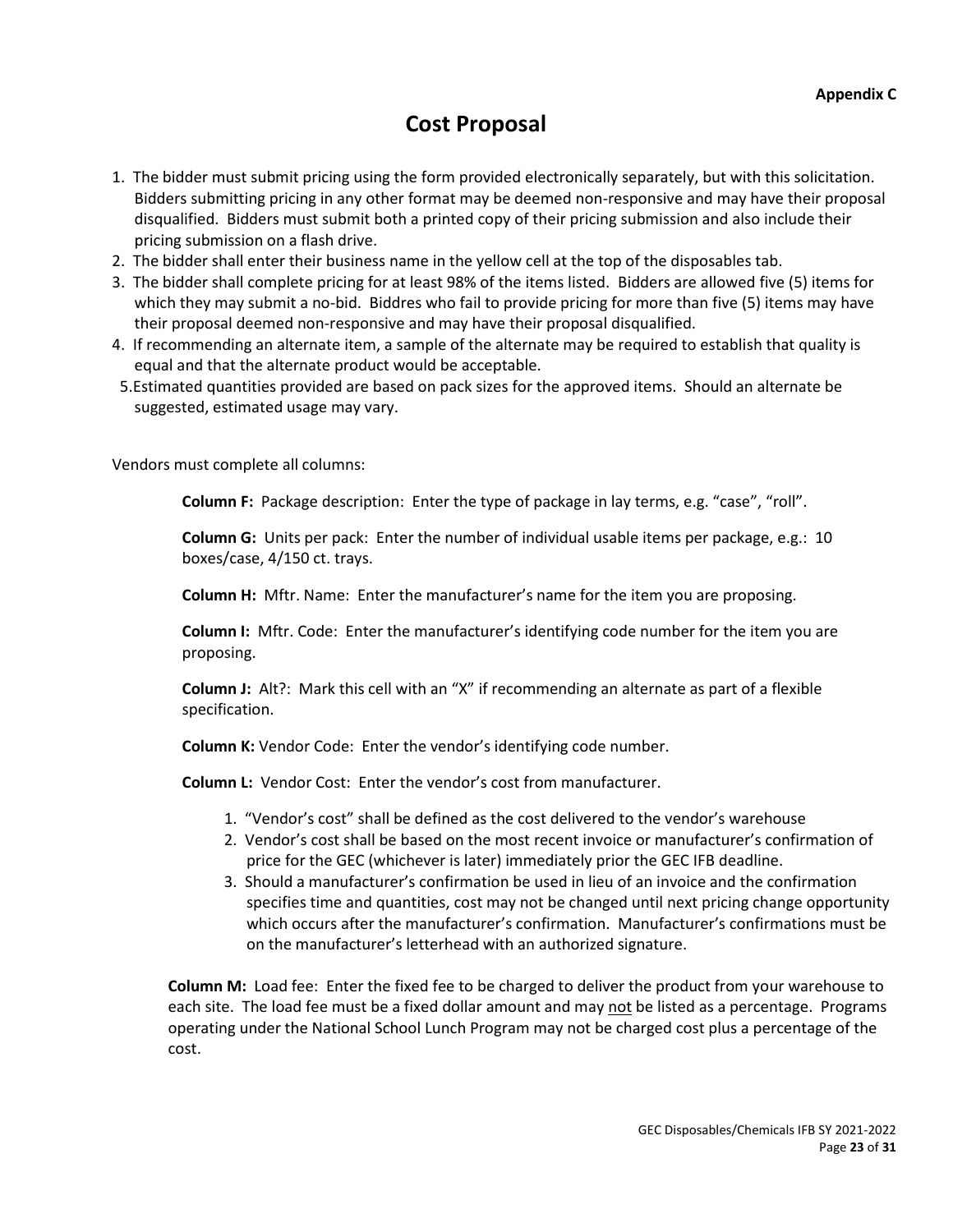## **TECHNICAL PROPOSAL: Regulatory and supporting documents**

This page from the IFB does not have to be returned. Respond to each item on a separate piece of paper (each item is not required to be on a new sheet). Label each item and transfer the item's heading to the separate paper. Return your responses with your submission.

## 1. Proposal Transmittal Letter

The proposal transmittal letter must clearly include the following:

- a) The proposal remains valid for a minimum of sixty (60) days following the submission deadline
- b) Confirmation that the company shall comply with all provisions in this IFB

## 2. Business Stability Summary/Vendor Qualifications

The Technical Proposal should include a business stability summary which shall provide information to support the company's viability as a long-term partner. Include information related to company background and organization, as well as the name of the company person or persons who will be assigned as project coordinator(s) for the contract.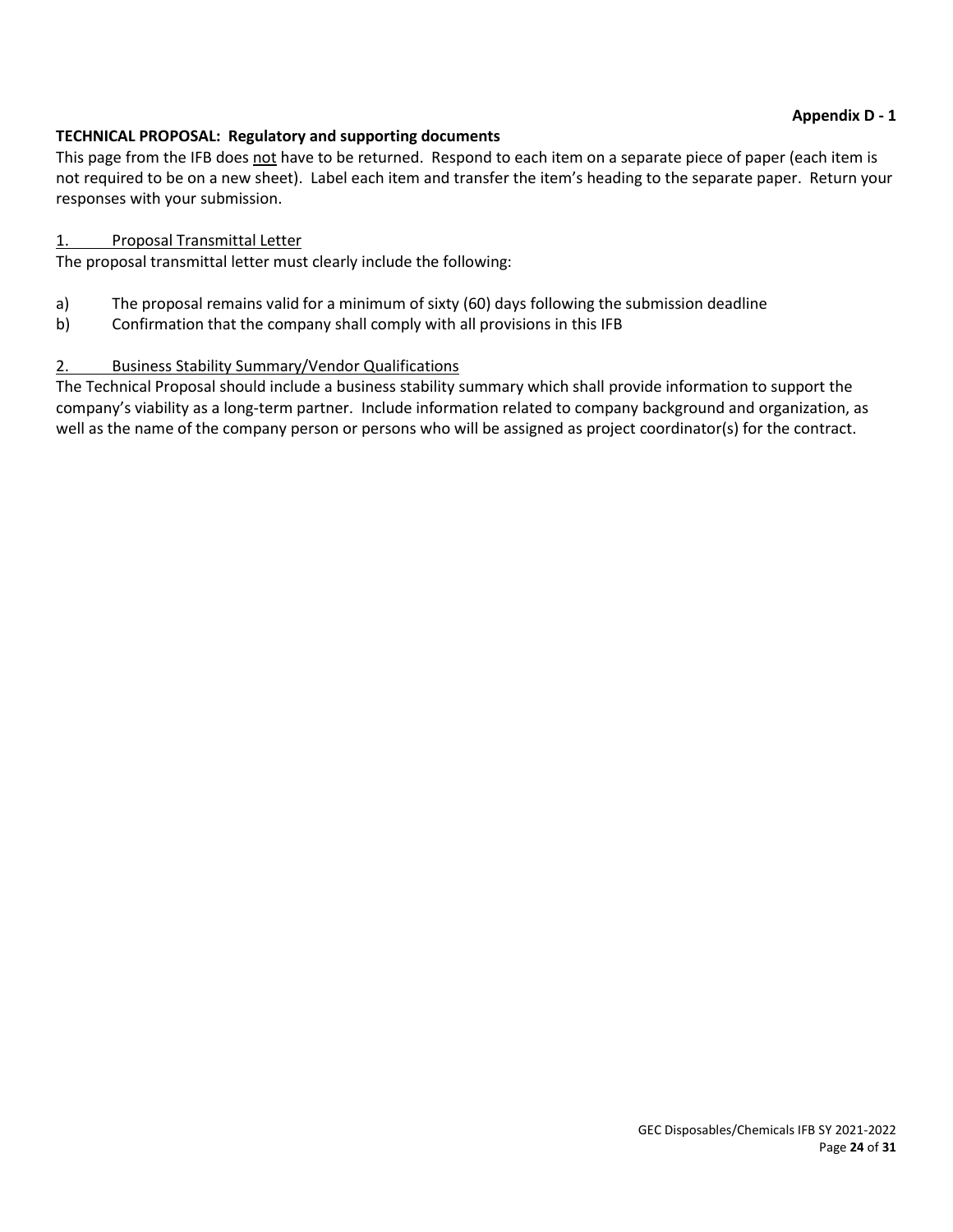## **Appendix D - 2**

## **TECHNICAL PROPOSAL: Yes / No / Short Answer Questions**

This page from the IFB must be returned. For each item, mark "yes" or "no". Only one answer is expected within each row.

|    |                                                                                                                                          | Yes |  |
|----|------------------------------------------------------------------------------------------------------------------------------------------|-----|--|
|    | Does your company have sufficient drivers and substitute drivers on payroll to<br>provide routinely scheduled deliveries?                |     |  |
|    | Can your company provide deliveries to all sites in all districts within a $7:00 - 2:30$<br>window (on the district's set delivery day)? |     |  |
| 3. | Will there by a no more than two points of contact for GEC bid management?                                                               |     |  |
| 4. | Does your company offer online ordering?                                                                                                 |     |  |
| 5. | Does your company require delivery minimums (case or dollar amounts)?                                                                    |     |  |
| 6. | Does your company offer any supplemental items such as professional<br>development opportunities?                                        |     |  |

### **Short answer:**

1. Describe how each district will be notified when there are out of stock items for a delivery. Include the amount of advance notice districts are given to approve substitutions for a delivery.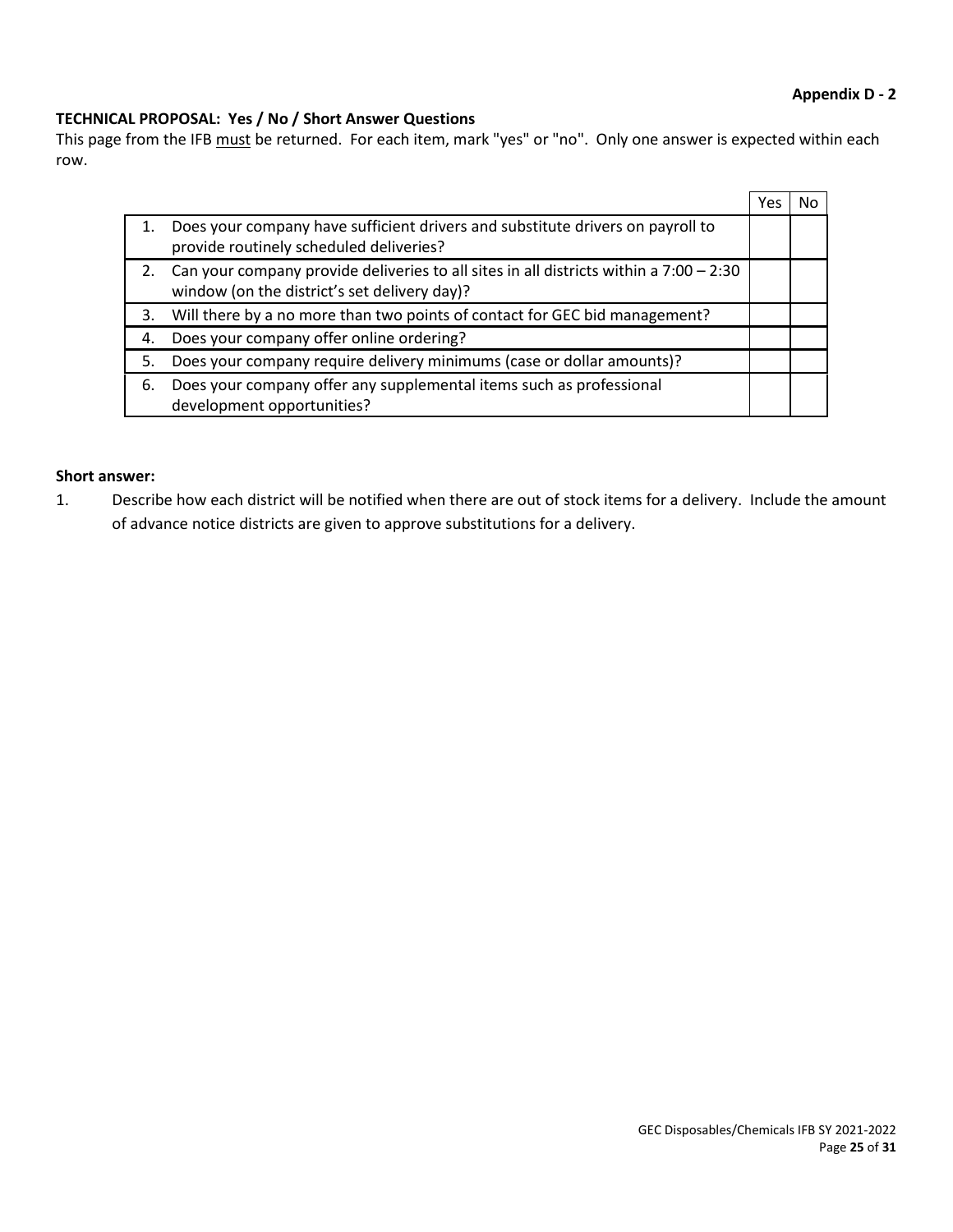## **TECHNICAL PROPOSAL: Customer References**

This page of the IFB does not have to be returned. Respond to the following items on a separate piece of paper, all references may be included on the same sheet. Return your responses with your submission. Provide customer references for at least three school nutrition partnerships *in Georgia* which include:

System name System contact name (Director/Associate/Coordinator with whom the company works most closely) System contact information (telephone) System size (number of schools) Length of time in partnership with the school system

IFB administrator reserves the right to reject a reference which includes contact information for person(s) who have not been with the school system partner for greater than two months. Said references will be discounted and treated as a non-response for that reference.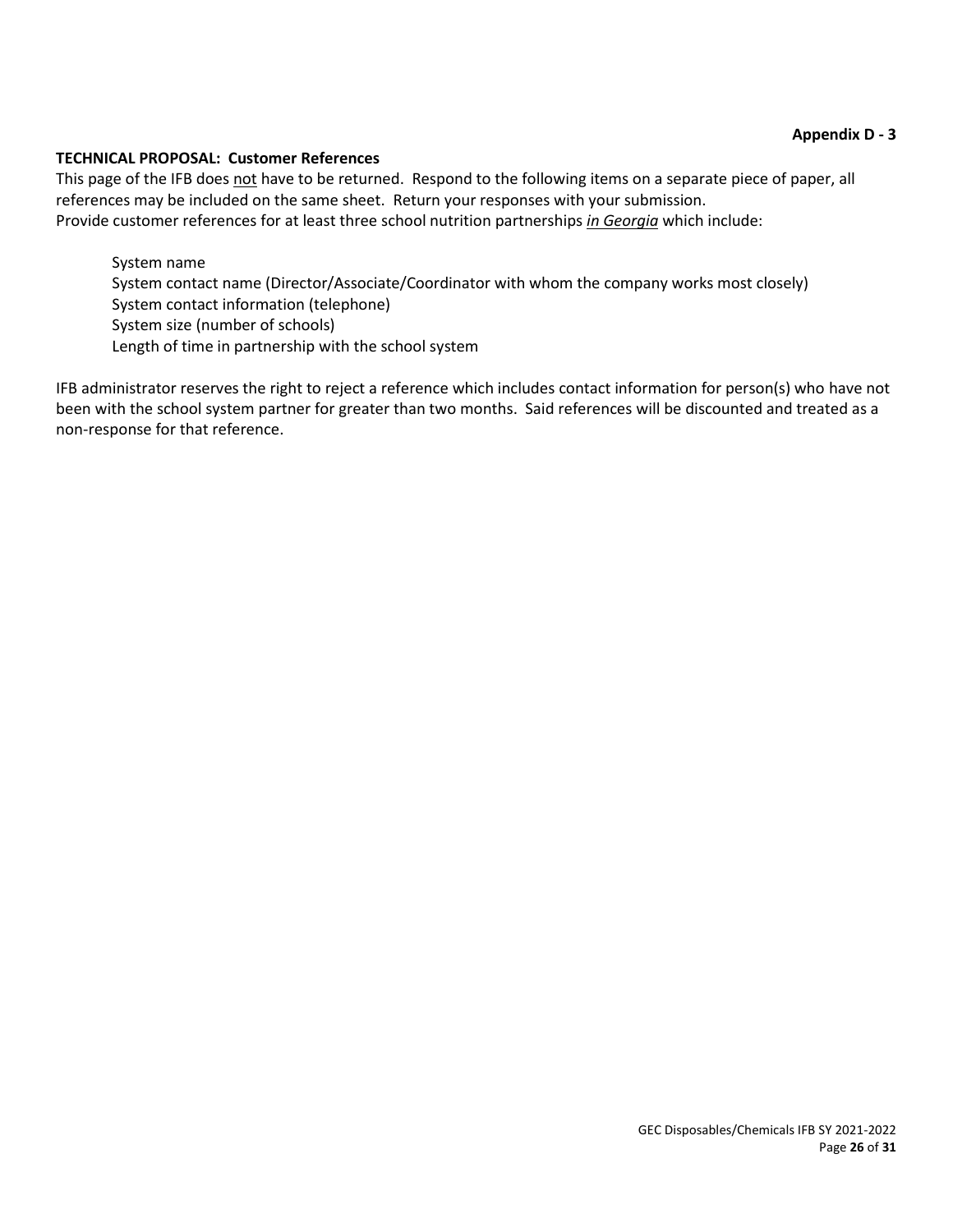## Immigration and Security Form

- A. In order to ensure compliance with the Immigration Reform and Control Act of 1986 (IRCA), D.L. 99-603 and the Georgia Security and Immigration Compliance Act O.C.G.A. 13-10-90 et.seq., contractor must initial one of the sections below:
- Contractor has 500 or more employees and Contractor warrants that Contractor has complied with the Immigration Reform and Control Act of 1986 (IRCA), D.L. 99-603 and the Georgia Security and Immigration and Compliance Act by registering at<https://www.vis-dhs.com/EmployerRegistration> and verifying information of all new employees; and by executing any affidavits required by the rules and regulations issued by the Georgia Department of Labor set forth at Rule 300-10-1-.01 et.seq.
- \_\_\_\_\_ Contractor has 100 499 employees and warrants that no later than July 1, 2008, Contractor will register at <https://www.vis-dhs.com/EmployerRegistration> to verify information of all new employees in order to comply with the Immigration Reform and Control Act of 1986 (IRCA), D.L. 99-603 and the Georgia Security and Immigration and Compliance Act; and by executing any affidavits required by the rules and regulations issued by the Georgia Department of Labor set forth at Rule 300-10-1-.01 et.seq.
- \_\_\_\_\_ Contractor has 99 or fewer employees and Contractor warrants that no later than July 1, 2009, Contractor will register at<https://www.vis-dhs.com/EmployerRegistration> to verify information of all new employees in order to comply with the Immigration Reform and Control Act of 1986 (IRCA), D.L. 99-603 and the Georgia Security and Immigration and Compliance Act; and by executing any affidavits required by the rules and regulations issued by the Georgia Department of Labor set forth at Rule 300-10-1-.01 et.seq.
- B. Contractor shall use commercially reasonable efforts to include a similar provision in all written agreements with any subcontractors engaged to perform services under this contract.

| Signature               | Date |  |
|-------------------------|------|--|
| Firm Name               |      |  |
| <b>Mailing Address</b>  |      |  |
| City, State, ZIP Code   |      |  |
| <b>Telephone Number</b> |      |  |
| Email address           |      |  |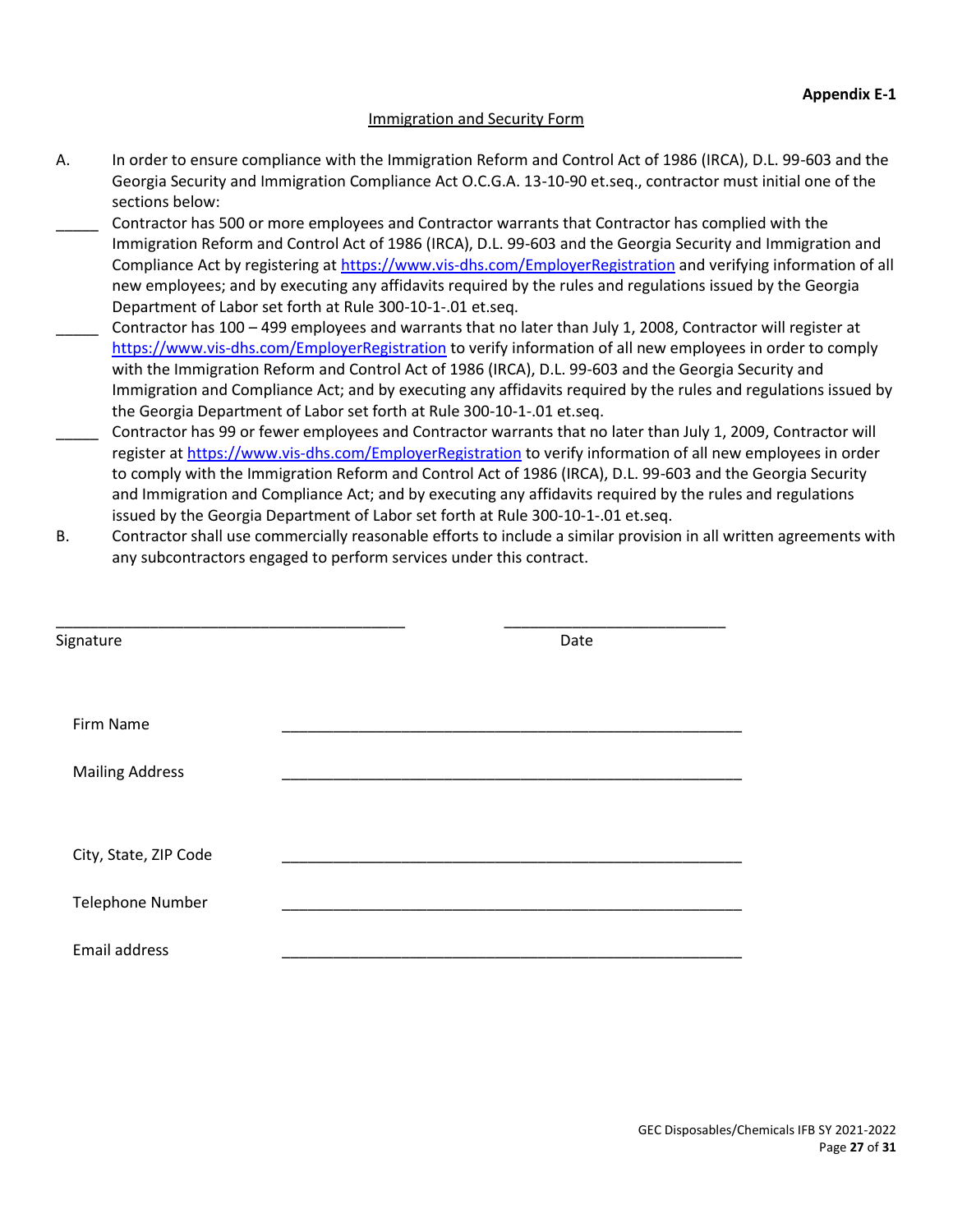### Contractor Affidavit under O.C.G.A. § 13-10-91(b)(1)

By executing this affidavit, the undersigned contractor verifies its compliance with O.C.G.A. § 13-10-91, stating affirmatively that the individual, firm or corporation which is engaged in the physical performance of services on behalf of the SNPs has registered with, is authorized to use and uses the federal work authorization program commonly known as E-Verify, or any subsequent replacement program, in accordance with the applicable provisions and deadlines established in O.C.G.A. § 13-10-91. Furthermore, the undersigned contractor will continue to use the federal work authorization program throughout the contract period and the undersigned contractor will contract for the physical performance of services in satisfaction of such contract only with subcontractors who present an affidavit to the contractor with the information required by O.C.G.A. § 13-10-91(b). Contractor hereby attests that its federal work authorization user identification number and date of authorization are as follows:

| <b>Federal Work Authorization User</b><br><b>Identification Number:</b>           |                                                                                                                      |
|-----------------------------------------------------------------------------------|----------------------------------------------------------------------------------------------------------------------|
| Date of Authorization:                                                            | <u> 1989 - Johann John Stone, markin film fan it ferskearre fan it ferskearre fan it ferskearre fan it ferskearr</u> |
| Name of Contractor:                                                               |                                                                                                                      |
| Name of Public Employer:                                                          |                                                                                                                      |
| I hereby declare under penalty of perjury that the foregoing is true and correct. |                                                                                                                      |
| Executed on $\_\_\_\_\_\_\$ , 20                                                  | SUBSCRIBED AND SWORN BEFORE ME                                                                                       |
| in ______________________(city), ______(state).                                   |                                                                                                                      |
| Signature of Authorized Officer or Agent                                          | <b>NOTARY PUBLIC (seal)</b>                                                                                          |
| Printed Name of Authorized Officer or Agent                                       | My Commission Expires: ________                                                                                      |
| Printed Title of Authorized Officer or Agent                                      |                                                                                                                      |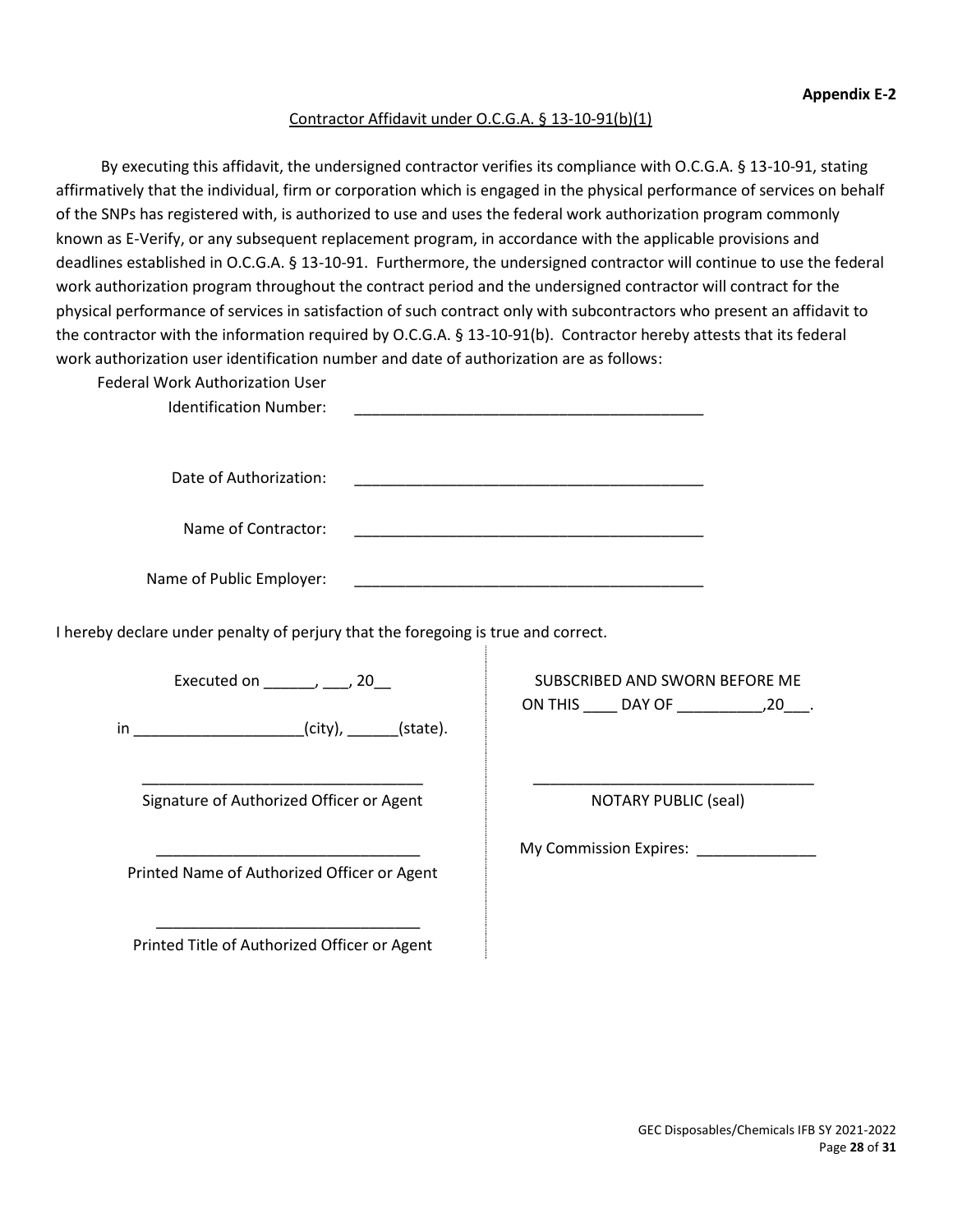## **Appendix F**

## **DISCLOSURE OF LOBBYING ACTIVITIES**

Complete this form to disclose lobbying activities pursuant to 31 U. S. C. 1352

Approved by OMB 0348-0046

|                                                                   | Apployed by ONID 0340 0040  |                                    |                                                              |
|-------------------------------------------------------------------|-----------------------------|------------------------------------|--------------------------------------------------------------|
| 1. Type of Federal Action                                         | 2. Status of Federal Action |                                    | 3. Report Type:                                              |
| a. contract                                                       | a. bid/offer/application    |                                    | a. initial filing                                            |
| b. grant                                                          | b. initial award            |                                    | b. material changes                                          |
| c. cooperative agreement                                          | c. post-award               |                                    |                                                              |
| d. loan                                                           |                             |                                    | For Material Change Only:                                    |
|                                                                   |                             |                                    |                                                              |
| e. Ioan guarantee                                                 |                             |                                    | Year: Quarter: ____                                          |
| f. Ioan insurance                                                 |                             |                                    | Date of last report_________                                 |
| 4. Name and Address of Reporting Entity                           |                             |                                    | 5. If Reporting Entity in No. 4 is a Sub-awardee, Enter Name |
|                                                                   |                             | and Address of Prime:              |                                                              |
| Prime                                                             | Sub-Awardee                 |                                    |                                                              |
|                                                                   | Tier,                       |                                    |                                                              |
|                                                                   | If known                    |                                    |                                                              |
|                                                                   |                             |                                    |                                                              |
| Congressional District, if known                                  |                             | Congressional District, if known _ |                                                              |
| 6. Federal Department/Agency:                                     |                             |                                    | 7. Federal Program Name/Description                          |
|                                                                   |                             |                                    |                                                              |
|                                                                   |                             | CFDA Number, if applicable         |                                                              |
| 8. Federal Action Number, if known                                |                             | 9. Award Amount, if known          |                                                              |
|                                                                   |                             |                                    |                                                              |
| 10. a. Name and Address of Lobbying Entity                        |                             |                                    | b. Individuals Performing Services (including address if     |
| (if individual, last name, first name, MI):                       |                             |                                    | different than No. 10a) (last name, first name, MI):         |
| 11. Information requested through this form is authorized by      |                             |                                    |                                                              |
| title 31 U.S.C. section 1352. This disclosure of lobbying         |                             | Signature:                         |                                                              |
| activities is a material representation of fact upon which        |                             |                                    |                                                              |
| reliance was placed by the tier above when this transaction       |                             |                                    |                                                              |
|                                                                   |                             |                                    |                                                              |
| was made or entered into. This disclosure is required pursuant    |                             |                                    |                                                              |
| to 31 U.S.C. 1352. This information will be reported to the       |                             |                                    |                                                              |
| Congress semi-annually and will be available for public           |                             |                                    |                                                              |
| inspection. Any person who fails to file the required disclosure  |                             |                                    | Telephone No.: __________________________ Date: ____________ |
| shall be subject to a civil penalty of not less than \$10,000 and |                             |                                    |                                                              |
| not more than \$100,000 for each such failure.                    |                             |                                    |                                                              |
| <b>Federal Use Only</b>                                           |                             |                                    | Authorized for Local Reproduction                            |
|                                                                   |                             |                                    | Standard Form - LLL (Rev 7/97)                               |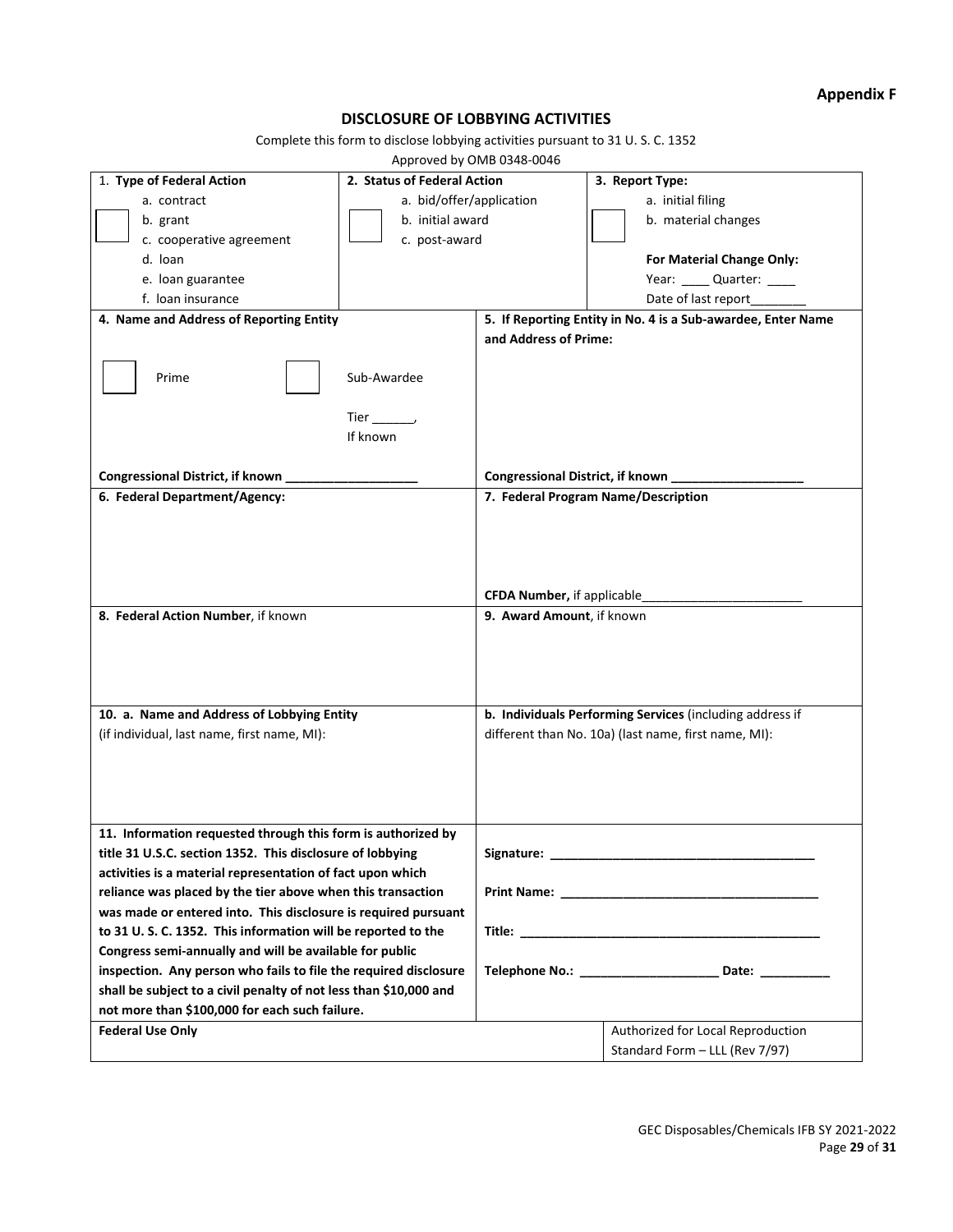#### **Appendix J (Instructions)**

#### **INSTRUCTIONS FOR COMPLETION OF SF-LLL, DISCLOSURE OF LOBBYING ACTIVITIES**

This disclosure form shall be completed by the reporting entity, whether sub-awardee or prime Federal recipient, at the invitation or receipt of a covered Federal action, or a material change to a previous filing, pursuant to title 31 U. S. C. section 1352. The filing of a form is required for each payment or agreement to make payment to any lobbying entity or influencing or attempting to influence an officer or employee of any agency, a Member of Congress, an officer or employee of Congress, or an employee of a Member of Congress in connection with a covered Federal action. Use the SF-LLL-A Continuation Sheet for additional information if the space on the form is inadequate. Complete all items that apply for both the initial filing and material change report. Refer to the implementing guidance published by the Office and Management and Budget for additional information.

1. Identify the type of covered Federal action for which lobbying activity is and/or has been secured to influence the outcome of a covered Federal action.

2. Identify the status of the covered action.

3. Identify the appropriate classification of this report. If this is a follow-up report caused by a material change to the information previously reported, enter the year and quarter in which the change occurred. Enter the date of the last previously submitted report by this reporting entity for this covered Federal action.

4. Enter the full name, address, city, state, and zip code of the reporting entity. Include Congressional District, if known. Check the appropriate classification of the reporting entity that designates if it is, or expects to be a prime or sub-awardee recipient. Identify the tier of the subawaredee, e.g., the first sub-awardee of the prime is the 1<sup>st</sup> tier. Sub-awards include but are not limited to subcontracts, sub-grants, and contract awards under grants.

5. If the organization filing the report in item 4 checks "sub-awardee", then enter the full name, address, city, state and zip code of the prime Federal recipient. Include Congressional District, if known.

6. Enter the name of the Federal agency making the award or loan commitment. Include at least one organizational level below the agency name, if known. For example, Department of Transportation, United States Coast Guard.

7. Enter the Federal program name or description for the covered Federal action (item 1). If known, enter the full Catalog of Domestic Assistance (CFDA) number for grants, cooperative agreements, loans, and loan commitments.

8. Enter the most appropriate Federal identifying number available for the Federal action identified in item 1 [e.g., Request for Proposal (IFB) number; invitation for Bit (IFB) number; grant announcement number; the contract, grant, or loan award number; the application/proposal control assigned by the Federal agency]. Include prefixes, e.g., "IFB-DE\_90-01".

9. For a covered Federal action where there has been an award or loan commitment by the Federal agency, enter the Federal amount of the award/loan commitment for the prime entity identified in item 4 or 5.

10. (a) Enter the full name, address, city, state, and zip code of the lobbying entity engaged by the reporting entity identified in item 4 to influence the covered Federal action.

 (b) Enter the full names of individual(s) performing services, and include full address if different than 10(a). Enter Last name, First name, and Middle Initial (MI).

11. Enter the amount of compensation paid or reasonably expected to paid by the reporting entity (item 4) to the lobbying entity (item 10). Indicate whether the payment has been made (actual) or will be made (planned). Check all boxes that apply. If this is a material change report, enter the cumulative amount of payment made or planned to be made.

According to the Paperwork Reduction Act of 1995, no persons are required to respond to a Collection of information unless it displays a valid OMB control number. The valid OMB control number for this information collection is 0348-0046. The time required to complete this information is estimated to average 10 minutes per response, including the time to review instructions, search existing data resources, gather the data needed, and complete and review the information collection.